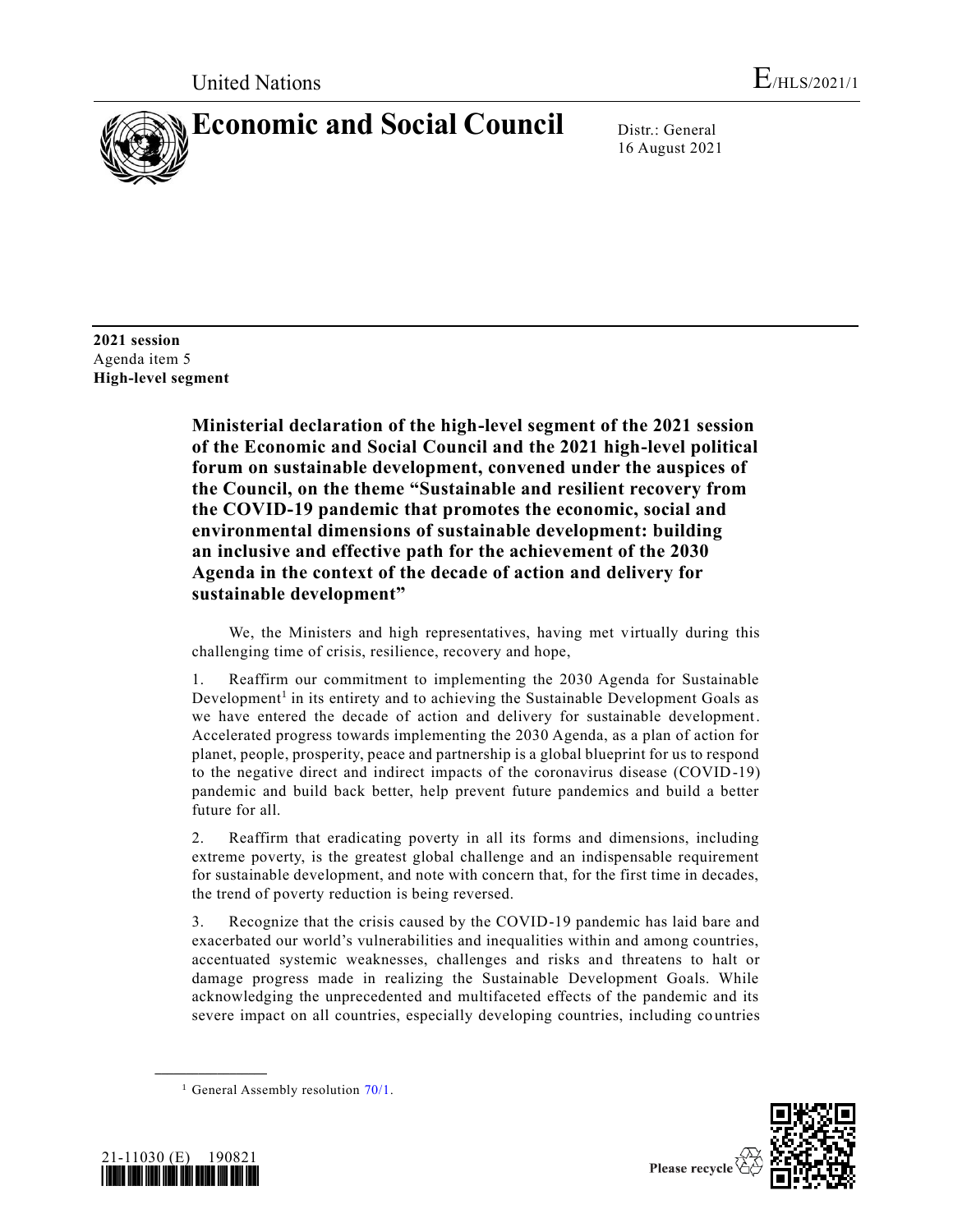in special situations, we emphasize the urgent need for a global renewed commitment to sustainable development.

4. Also reaffirm the principles recognized in the 2030 Agenda, leaving no one behind, and its comprehensive, far-reaching and people-centred set of universal and transformative Goals and targets that are integrated and indivisible, balancing the economic, social and environmental dimensions of sustainable development. We recognize the synergies between the implementation of the 2030 Agenda and the Paris Agreement.<sup>2</sup> We need an integrated approach that will leverage interlinkages and minimize trade-offs across Goals and targets. We recognize the primary responsibility of Governments to implement the 2030 Agenda. We reiterate the central rol e of the United Nations system in supporting the implementation of the 2030 Agenda as well as effectively catalysing and coordinating the global response to achieve a sustainable, resilient and inclusive recovery from COVID-19. We reaffirm our commitment to international cooperation, multilateralism and solidarity at all levels and as the best way for the world to effectively respond to global crises such as the COVID-19 pandemic and their consequences.

5. Acknowledge that the COVID-19 pandemic has already had a very significant impact on a number of Sustainable Development Goals areas, undermining years of development efforts. It reinforces pre-existing obstacles to realizing the Goals, structural inequalities, gaps and systemic challenges and risks. The e ffects of the pandemic have overwhelmed health systems globally and resulted in significant disruption to essential health-care services, caused businesses and factories to shut down, temporarily pushed down commodity prices, investment and remittances, placed unprecedented demand on social protection systems, affected international human mobility, the tourism industry and related services, undermined the ability of local authorities to provide basic services, severely impacted the livelihoods of half of the global workforce, exacerbated unemployment, pre-existing high debt levels and vulnerabilities in many countries, kept hundreds of millions of students out of schools, challenged the provision of humanitarian assistance and protection and disrupted global value and supply chains, affecting the supply of products.

6. At the centre of a global recovery is equitable, affordable access for all to safe, quality, efficacious, effective, accessible and affordable COVID-19 vaccines, therapeutics and diagnostics. We stress the need to develop international partnerships particularly to scale up manufacturing and distribution capabilities, in recognition of differing national contexts, and recognize the role of extensive immunization against COVID-19 as a global public good for health in preventing, containing and stopping transmission in order to bring the pandemic to an end. We resolve to work tirelessly to ensure timely access for all countries to COVID-19 vaccines, therapeutics and diagnostics. We fully support the Access to COVID-19 Tools Accelerator (ACT-A) and its COVID-19 Vaccine Global Access (COVAX) Facility and call upon the public and private sector to fill the funding gap of these facilities. We also encourage countries with the capacities to do so to take action to actively support COVAX and the World Health Organization, including by sharing excess doses with the COVAX Facility to promote the equitable distribution of vaccines to developing countries. We welcome further support and access to concessional financing and other financial measures by multilateral financial institutions to help developing countries meet national immunization requirements, improve national health systems, preparedness and health infrastructure and progress towards universal health coverage.

7. We call for the rapid scaling up and expansion of vaccine production globally, including in developing countries, through appropriate dissemination of technology and know-how in accordance with World Trade Organization rules, for example,

<sup>&</sup>lt;sup>2</sup> See [FCCC/CP/2015/10/Add.1,](https://undocs.org/en/FCCC/CP/2015/10/Add.1) decision 1/CP.21, annex.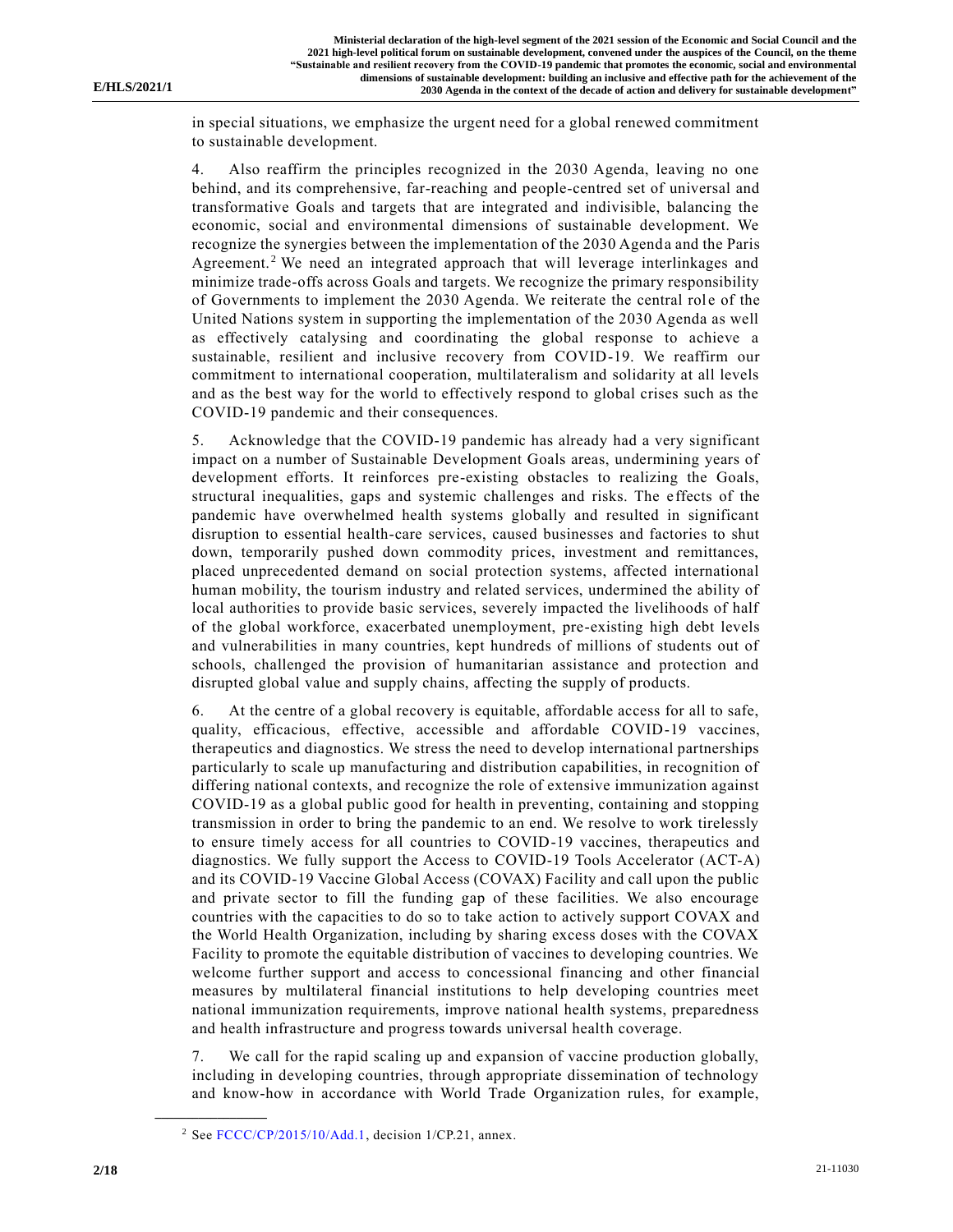licensing, using TRIPS flexibilities if necessary, sharing knowledge, and data related to COVID-19 health technologies. We support ongoing discussion at the World Trade Organization on how the multilateral rules-based trade system can contribute to enhancing access to equitable distribution of COVID-19 vaccines.

8. In order to effectively respond to and achieve sustainable, inclusive and resilient recovery from health crises such as the COVID-19 pandemic and their consequences, we need to urgently, inter alia, enhance efforts to realize the human rights to safe drinking water and sanitation, as well as ensure access to hand-washing and hygiene, and, by 2030, implement integrated water resources management, at all levels, including through transboundary cooperation, as appropriate, in order to ensure a sustainable supply of water for life, agriculture and food production and other ecosystem services and other benefits.

9. We recognize the efforts made by Governments as well as health-care workers and other essential workers around the world to deal with the pandemic through measures to protect the health, safety and well-being of people. We acknowledge the critical role that women are playing in COVID-19 response efforts, and recognize the need to integrate women's meaningful participation and leadership in local and recovery efforts and to fully respect, protect and fulfil existing commitments and obligations with respect to the equal enjoyment of all human rights and fundamental freedoms, as part of the COVID-19 response.

10. We recognize the contribution of the report of the Secretary-General on progress towards the Sustainable Development Goals<sup>3</sup> and the contribution of the Economic and Social Council, the regional forums on sustainable development, functiona l commissions of the Council and other intergovernmental bodies and forums, as well as other relevant stakeholders.

11. We commend the 42 countries<sup>4</sup> that presented voluntary national reviews at the 2021 high-level political forum on sustainable development. We also commend the 47 countries<sup>5</sup> that conducted the reviews in 2020 and the 47 countries<sup>6</sup> that conducted the reviews in 2019 as well. We express our appreciation to the Group of Friends of the Voluntary National Reviews, Follow-up and Review of the 2030 Agenda for Sustainable Development for supporting the voluntary national review preparation process. We urge the United Nations to further capitalize on the key findings and evidence extracted from the reviews and encourage peer learning. We encourage

**\_\_\_\_\_\_\_\_\_\_\_\_\_\_\_\_\_\_**  $3$  [E/2021/58.](https://undocs.org/en/E/2021/58)

<sup>4</sup> Afghanistan, Angola, Antigua and Barbuda, Azerbaijan, Bahamas, Bhutan, Bolivia (Plurinational State of), Cabo Verde, Chad, China, Colombia, Cuba, Cyprus, Czechia, Democratic People's Republic of Korea, Denmark, Dominican Republic, Egypt, Germany, Guatemala, Indonesia, Iraq, Japan, Lao People's Democratic Republic, Madagascar, Malaysia, Marshall Islands, Mexico, Namibia, Nicaragua, Niger, Norway, Paraguay, Qatar, San Marino, Sierra Leone, Spain, Sweden, Thailand, Tunisia, Uruguay and Zimbabwe.

<sup>5</sup> Argentina, Armenia, Austria, Bangladesh, Barbados, Benin, Brunei Darussalam, Bulgaria, Burundi, Comoros, Costa Rica, Democratic Republic of the Congo, Ecuador, Estonia, Finland, Gambia, Georgia, Honduras, India, Kenya, Kyrgyzstan, Liberia, Libya, Malawi, Micronesia (Federated States of), Morocco, Mozambique, Nepal, Niger, Nigeria, Panama, Papua New Guinea, Peru, Republic of Moldova, North Macedonia, Russian Federation, Saint Vincent and the Grenadines, Samoa, Seychelles, Slovenia, Solomon Islands, Syrian Arab Republic, Trinidad and Tobago, Uganda, Ukraine, Uzbekistan and Zambia.

<sup>6</sup> Algeria, Azerbaijan, Bosnia and Herzegovina, Burkina Faso, Cambodia, Cameroon, Central African Republic, Chad, Chile, Congo, Côte d'Ivoire, Croatia, Eswatini, Fiji, Ghana, Guatemala, Guyana, Iceland, Indonesia, Iraq, Israel, Kazakhstan, Kuwait, Lesotho, Liechtenstein, Mauritania, Mauritius, Mongolia, Nauru, New Zealand, Oman, Pakistan, Palau, Philippines, Rwanda, Saint Lucia, Serbia, Sierra Leone, South Africa, Timor-Leste, Tonga, Tunisia, Turkey, Turkmenistan, United Kingdom of Great Britain and Northern Ireland, United Republic of Tanzania and Vanuatu.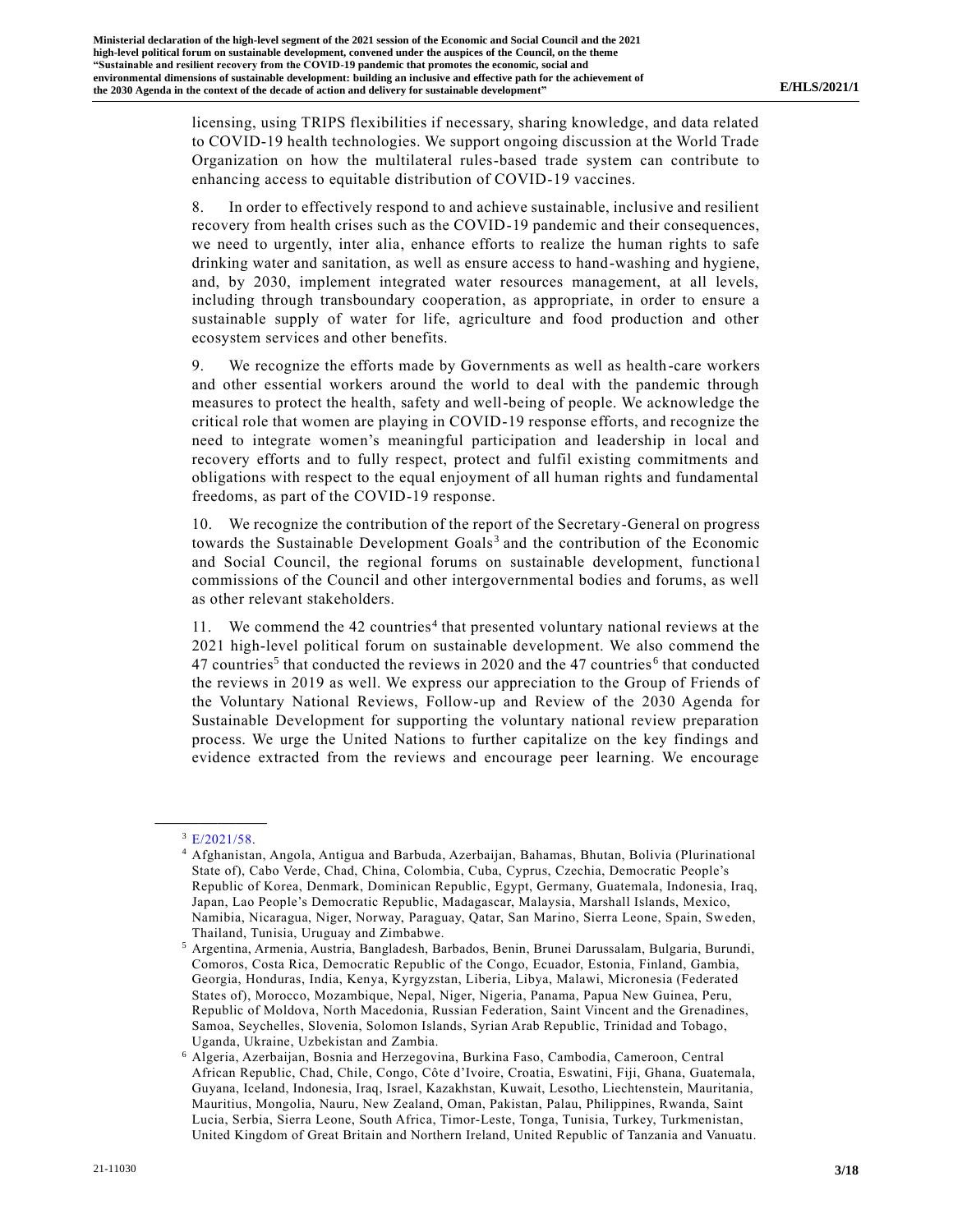countries to share locally driven development approaches and pathways to accelerate the implementation of the 2030 Agenda.

12. We reaffirm the importance of the regional dimension of sustainable development in addressing regional challenges and scaling up action for and among countries. We welcome the work of the regional commissions and recognize the valuable contribution of the regional forums on sustainable development, as the multi-stakeholder platforms to support their member States in the follow-up and review of the 2030 Agenda in the regions.

13. We reiterate that while our 2021 review emphasizes particular Sustainable Development Goals, 1, 2, 3, 8, 10, 12, 13, 16 and 17, the integrated, indivisible and universal nature of the 2030 Agenda and its Goals makes it essential that we pay particular attention to reflecting on its interlinkages and leveraging synergies and co-benefits across all dimensions of sustainable development, while avoiding or minimizing trade-offs.

14. We remain deeply concerned that the global goal of eradicating poverty by 2030 is slipping from our reach and recognize that the multidimensional impacts of the COVID-19 pandemic have exacerbated it, increasing the number of poor by up to 124 million, causing the extreme poverty rate to rise for the first time in a generation, especially in low- and middle-income countries, and, inter alia, among women and girls The number of people who are still living in multidimensional poverty is unacceptably high, the levels of inequality in income, wealth and opportunities remain high or are increasing within and between many countries, and the non-income dimensions of poverty and deprivation, such as access to quality education, social protection and essential health-care services, and relative poverty remain major concerns along with extreme and rural poverty. The COVID-19 crisis has demonstrated the importance of social protection systems; yet 4 billion people worldwide are left without any social protection. We therefore call for all countries to extend coverage of social protection, inter alia, through nationally appropriate social protection systems and measures for all, including floors, and, by 2030, achieve substantial coverage of the poor and vulnerable. We stress the importance of taking targeted measures to eradicate poverty in all its forms and dimensions everywhere, including extreme poverty, with enhanced international support and strengthened global partnerships, and note the need for countries, the United Nations development system and all relevant stakeholders to ensure and promote a multidimensional coordinated approach in their work and efforts to eradicate poverty.

15. We note with deep concern that hunger and all forms of malnutrition, including stunting, undernourishment, overweight and obesity rates, are rising everywhere. We reaffirm the right of everyone to have access to safe and nutritious food, consistent with the progressive realization of the right to adequate food and the fundamental right of everyone to be free from hunger, and commit to achieving a world without hunger and ending malnutrition in all its forms by 2030. Even before the COVID-19 pandemic, the world was off-track to achieve zero hunger by 2030 and healthy diets were inaccessible for a significant part of the population. The pandemic might have pushed 83 million to 132 million more people into chronic hunger in 2020, adding to the 690 million in 2019. The COVID-19 pandemic has highlighted the urgent need for concrete actions to end hunger and all forms of malnutrition and ensure inclusive, resilient and sustainable food systems. We recognize that poverty in all its forms and dimensions, financial and economic crises, inequalities, including gender inequality, conflicts, humanitarian emergencies, biodiversity loss, water scarcity and the adverse effects of climate change undermine the prospect of ending hunger and all forms of malnutrition by 2030. We also recognize the need to reduce the negative environmental impacts of food systems by designing and implementing policies for resilient food systems while also supporting livelihoods, and encouraging farmers to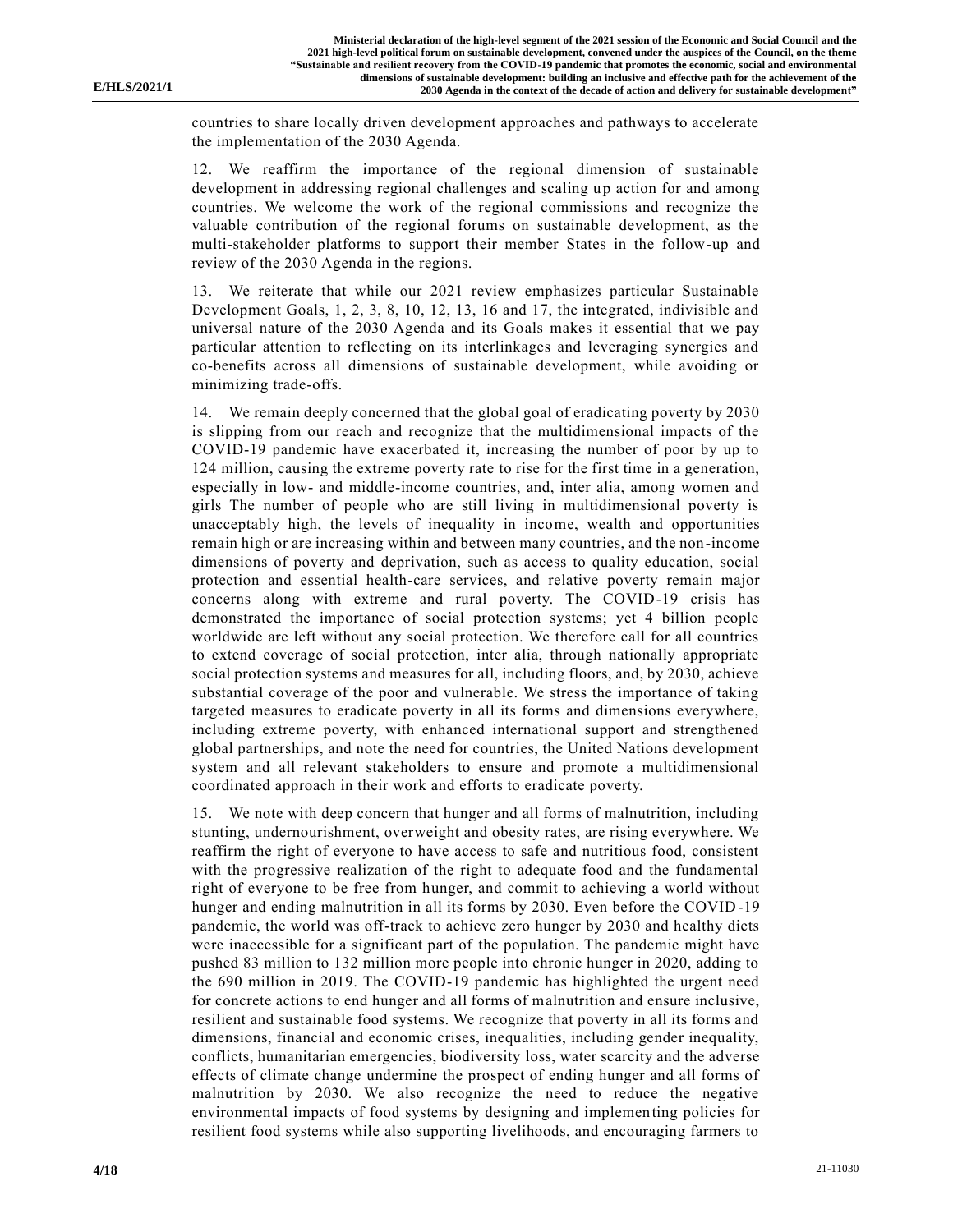adopt the most advanced and appropriate information technology to increase their resilience, productivity and incomes and to enhance sustainable agriculture and food security. National efforts in those areas need to be better coordinated while recognizing that there is no one-size-fits-all solution and that food systems should respond to local needs and conditions. Interventions to build sustainable and re silient food systems must take a holistic approach and be inclusive of all relevant actors, especially smallholder producers and family farmers, and address not only food production and consumption but also improve food availability, access and utilization and the stability of food systems, including the importance of agricultural trade. We also stress the crucial role of healthy marine environment and ecosystems, sustainable fisheries and sustainable aquaculture for food security and nutrition and in provi ding for the livelihoods of millions of people. We stress the need to reduce food losses and prevent and reuse food waste. We also call for countries to take action to ensure access by all people, in particular those people in vulnerable situations, including infants and children, to safe, sufficient, affordable, nutritious and diverse food all year round and promote healthy and balanced diets through sustainable food systems, including by supporting school feeding programmes. We stress the need to adopt me asures to ensure the proper functioning of food commodity markets and their derivatives and facilitate timely access to market information, including on food reserves, in order to help limit extreme food price volatility. We will strive to ensure the unimpeded flow of food and agricultural products and inputs, and other goods and services across borders and keep food supply chains functioning to support the well-being of all people.

16. COVID-19 related disruptions have halted or even reversed progress made in many health areas. We note the increasing burden that payments for health-care services place on household budgets and the impact this has had in pushing people into extreme poverty. We reaffirm the right of everyone to the enjoyment of the highest attainable standards of physical and mental health, without distinction of any kind. We call for increased action to strengthen health systems to achieve universal health coverage that includes access to affordable, quality essential health-care services, including financial risk protection and access to safe, effective, quality, affordable and essential medicines, diagnostics, vaccines and other health technologies for all. This includes strengthening measures to respond to the manufacturing of and trafficking in falsified medical products, which further proliferated within the context of the COVID-19 pandemic. We note with great concern that only few countries are on track to meet the target on reducing premature deaths from non-communicable diseases by one third by 2030 and call for strengthened action to reduce premature mortality from non-communicable diseases through prevention and treatment and assist low- and middle-income countries in their efforts to reduce mortality and morbidity from such diseases. We also note with concern that progress has been particularly slow on reducing preventable maternal, neonatal and under-5 mortality and commit to accelerate action by reducing inequalities in access to and quality of reproductive, maternal and neonatal healthcare services, and taking actions to address specific risks, including the risk of infection caused by poor access to clean water, sanitation and hygiene. We commit, according to the 2030 Agenda, to ensuring by 2030 universal access to sexual and reproductive health-care services, including for family planning, information and education, and the integration of reproductive health into national strategies and programmes. Particular action is needed to increase the proportion of births attended by skilled birth attendants. We also commit to end preventable deaths of newborns and children under 5 years of age, end the epidemics of AIDS, tuberculosis, malaria and other communicable diseases, take action across sectors to address the continuing threat of antimicrobial resistance, promote mental health and well-being, strengthen the prevention and treatment of substance abuse and halve the number of global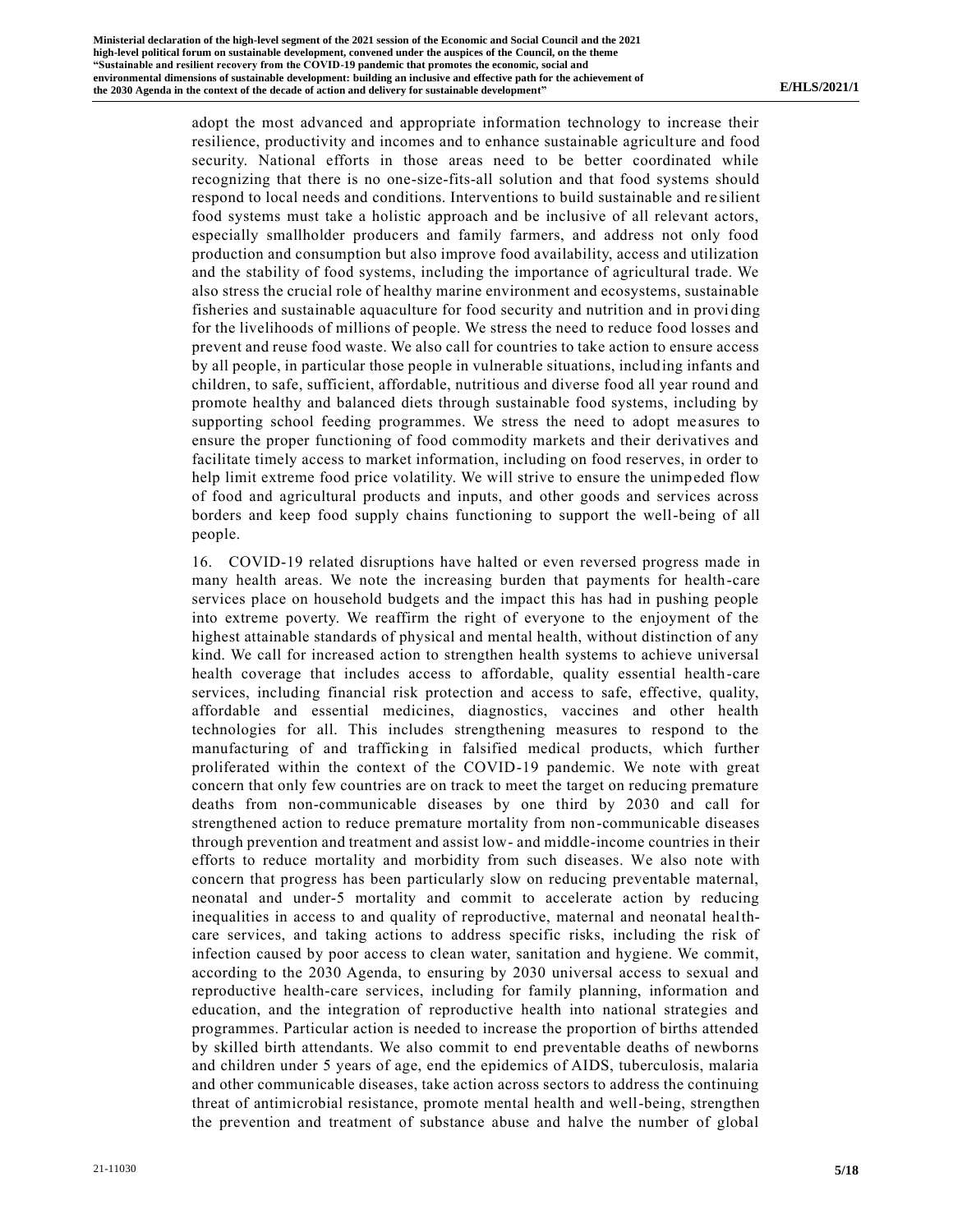deaths and injuries from road traffic accidents and drowning. Finally, we commit to substantially reduce the number of deaths and illnesses from hazardous chemicals and air, water and soil pollution and contamination.

17. The COVID-19 crisis has had significant negative effects on per capita economic growth and incomes, as well as livelihoods, and safe and secure working environments, including for women, young people and migrant workers, while increasing vulnerability to some of the most abusive labour practices such as child labour and forced labour. It has therefore highlighted the imperative of achieving higher levels of economic productivity through diversification, technological upgrading and innovation, including through a focus on high-value added and labourintensive sectors. We note the disproportionate number of young workers, migrant workers and women in informal jobs and informal market systems, and the persistence of the gender pay gap. We stress that entrepreneurship, creativity and innovation could promote economic growth and create jobs, and recall that 2021 is the International Year of Creative Economy for Sustainable Development. We will continue efforts to protect labour rights and promote occupational health and safety for all workers, including immediate and effective measures to eradicate forced labour and end modern slavery and human trafficking. We will promote a sustainable and inclusive recovery of our economies, create conditions for decent work for all, including for those in the informal economy, support structural economic transformation, including expanding digital and mobile banking services and inclusion, support and facilitate access to finance for micro-, small and medium-sized enterprises and build their capacity, to continue their operations and to help restore jobs and incomes. We reaffirm our commitment to protect labour rights and promote safe and secure working environments for all workers. We will enhance efforts to improve progressively global resource efficiency in consumption and production and endeavour to decouple economic growth from environmental degradation. Investment in the care economy is needed to spur sustainable economies, restore and create jobs, recognize, reduce and redistribute women's disproportionate share of unpaid care and domestic work and close the gender gap in labour force participation. Tourism, as o ne of the world's major economic sectors and source of employment, is to be supported in a sustainable manner in order to advance its contribution to the 2030 Agenda, benefiting local communities and creating decent job opportunities for all, as well as ensure equal pay for work of equal value. In this regard, we welcome the opening of the World Tourism Organization Regional Office in Riyadh, Saudi Arabia, which illustrates the commitment to develop a strong industry based on the principles of sustainability and opportunities for all, across the region and globally. We will secure the prohibition and elimination of child labour in all its forms, including recruitment and use of child soldiers, and by 2025 end child labour in all its forms, recalling that 2021 is the International Year for the Elimination of Child Labour.

18. We reaffirm the need to ensure equal opportunity and reduce inequalities of outcome, including by eliminating discriminatory laws, policies and practices and promoting appropriate legislation, policies and action in this regard. We commit to stepping up our efforts to fight against racism, all forms of discrimination, xenophobia and related intolerance, stigmatization, hate speech, as well as negative stereotyping based on religion and belief and on nationality, through cooperation, partnership and inclusion and respect for diversity. We will ensure that people everywhere have access to basic services, including persons with disabilities, who often lack access. We express our concern that COVID-19 has exacerbated inequalities and widened the gap within and among countries, leaving many behind, and call upon all Governments and international financial institutions to strengthen cooperation to address such impacts, including those on unvaccinated individuals, including, where applicable, for travel and employment opportunities. We recognize with appreciation the contribution of global international economic and financial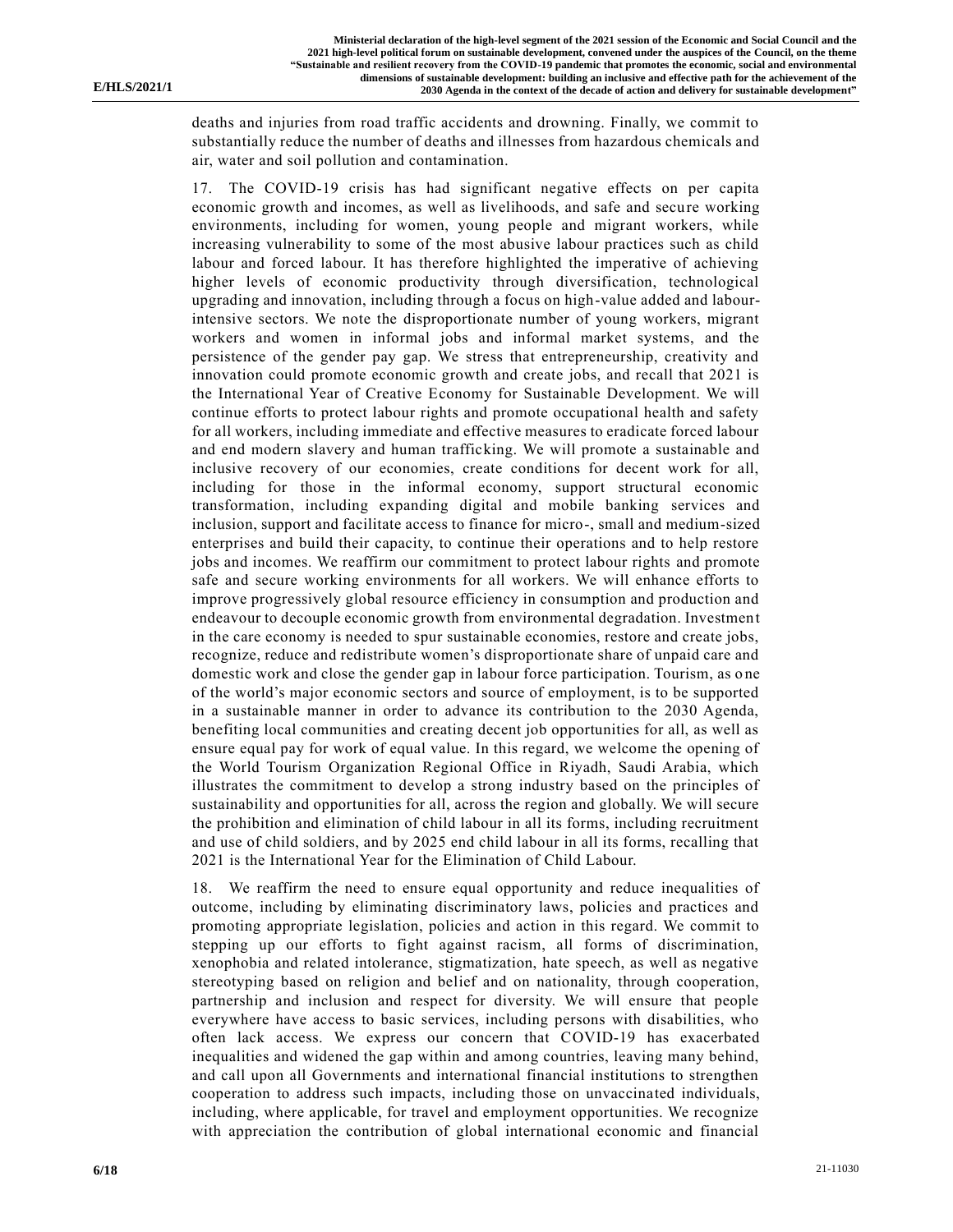institutions to the multilateral response to the ongoing economic crisis. We will ensure enhanced representation and voice for developing countries in decision-making in global international economic and financial institutions. COVID-19 has shown that digital technologies are a vital component of resilient financial and public services, including health-care services and education, but also demonstrated the persistent digital divide undermining access to affordable, safe and secure information and communications technologies. We recognize that digital inclusion, when implemented in a sustainable and secure manner, as an integral part of social and economic inclusion helps to ensure that digital transformation does not widen inequality within and between countries or the gender digital divide. We recognize the positive contribution of migrants for inclusive growth and sustainable development. We call upon Member States to take steps to support the full inclusion of migrants in the COVID-19 response and recovery efforts, in line with national circumstances. Furthermore, we recommit to promoting faster, safer and cheaper remittances and, by 2030, reducing to less than 3 per cent the transaction costs of migrant remittances and eliminating remittance corridors with costs higher than 5 per cent. To this end, we will further develop existing conducive policy and regulatory environments that enable competition, regulation and innovation on the remittance market and provide instruments that enhance the financial inclusion of migrants and their families.

19. We remain committed to ensure sustainable consumption and production patterns, including for a sustainable and resilient recovery from the COVID-19 pandemic We call for accelerated enhancement of multi-stakeholder partnerships at all levels, including with the United Nations system and international financial institutions and multilateral development banks, to advance innovative pathways to achieving sustainable consumption and production, including the sound management of chemicals and waste, reduction of food loss and waste, and prevention of plastic pollution, thereby creating decent job opportunities, promoting sustainable business practices, supporting the necessary skills for sustainable production, promoting more inclusive and equitable development models, and fostering more sustainable and stable global supply chains. We will support developing countries to strengthen their scientific and technological capacities, and ensure that people everywhere have relevant information and awareness for sustainable consumption and production patterns. We call upon all countries, with developed countries taking the lead, to intensify efforts by 2022 and beyond to scale up the implementation of the 10 -Year Framework of Programmes on Sustainable Consumption and Production Patterns. <sup>7</sup> We request the United Nations system, in collaboration with all relevant stakeholders, to take action and support countries in the design and implementation of sustainable consumption and production policies, tools and solutions.

20. We reaffirm that climate change is one of the greatest challenges of our times and stress the need to strengthen the global response to the threat of climate change, in the context of sustainable development and efforts to eradicate poverty. We acknowledge that the United Nations Framework Convention on Climate Change<sup>8</sup> and the Paris Agreement adopted under the framework of the Convention are the primary international, intergovernmental forums for negotiating the global response to climate change. We express our deep concern that all countries, particularly developing countries, are vulnerable to the adverse impacts of climate change. We recognize the importance of achieving the long-term temperature goal of the Paris Agreement, by holding the increase in the global average temperature to well below 2°C above pre-industrial levels and pursuing efforts to limit the temperature increase to 1.5°C above pre-industrial levels as called for in the Paris Agreement, which would significantly reduce the risks and impacts of climate change. We urge parties to the

 $7$  [A/CONF.216/5,](https://undocs.org/en/A/CONF.216/5) annex.

<sup>8</sup> United Nations, *Treaty Series*, vol. 1771, No. 30822.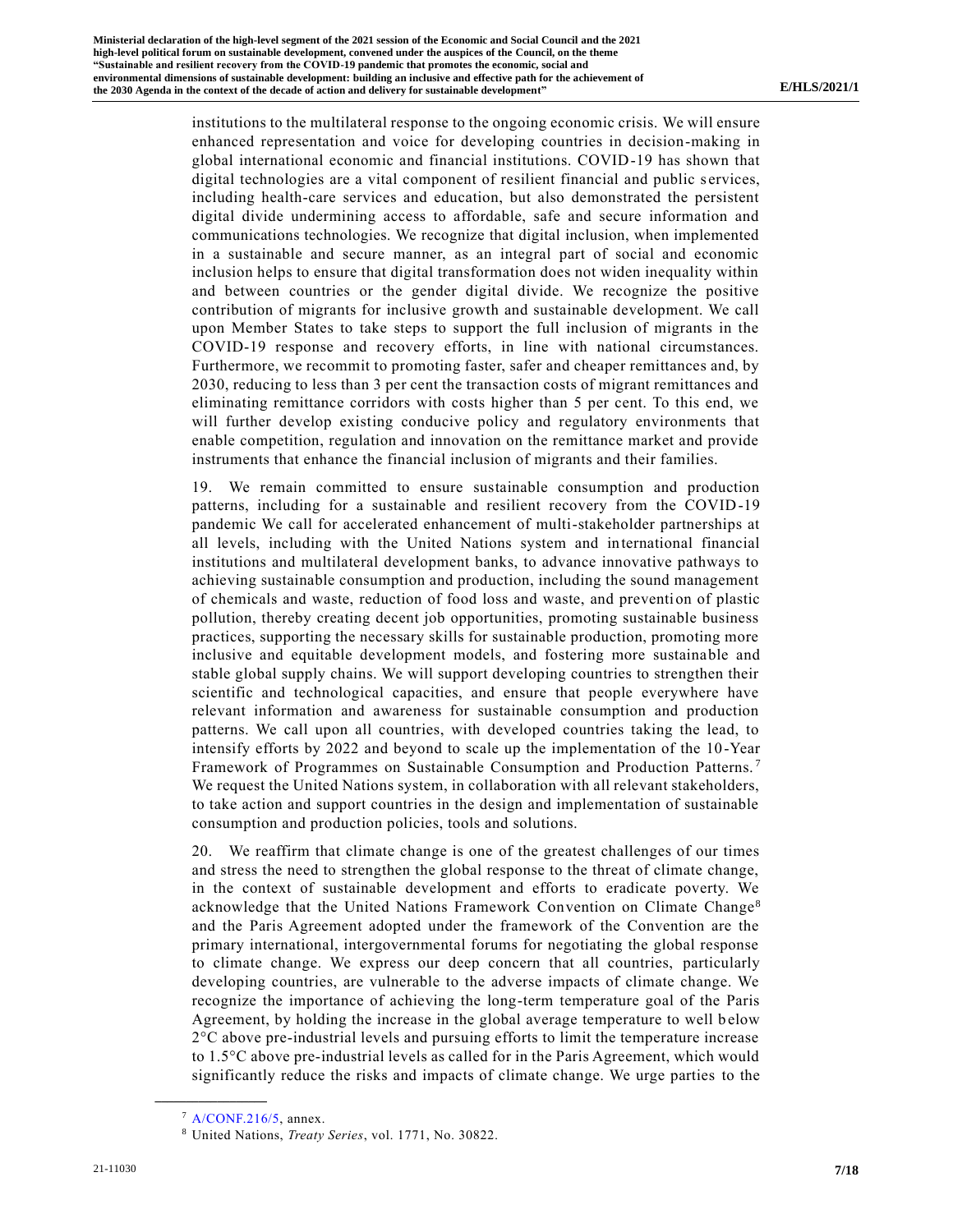Paris Agreement to communicate or update ambitious nationally determined contributions in a manner that facilitates clarity, transparency and understanding ahead of the twenty-sixth Conference of the Parties in Glasgow in November 2021, noting that article 4, paragraph 3, of the Agreement states that each party's successive nationally determined contribution will represent a progression beyond the party's then current nationally determined contribution and reflect its highest possible ambition. We recall further the Paris Agreement, which, pursuant to article 2, paragraph 2, thereof, will be implemented to reflect equity and the principle of common but differentiated responsibilities and respective capabilities, in the light of different national circumstances. We encourage parties to formulate and communicate long-term low greenhouse gas emission development strategies on the basis of the best available scientific knowledge. We urge countries to institute sustainable, inclusive and climate-responsive economic recovery policies from the COVID-19 crisis as an important element of a sustainable growth strategy and an immediate investment in climate-resilient, inclusive and just transitions while in line with countries' national circumstances, needs and priorities. We stress the urgent need to enhance adaptive capacity, strengthen resilience and reduce vulnerability to climate change and extreme weather events. This includes continuing to engage in adaptation planning, implementation and enhancing cooperation, especially in adaptation and disaster risk reduction. We emphasize the importance of mobilizing means of implementation from all sources, stressing in this regard the commitment of developed country parties to the Framework Convention, in the context of meaningful mitigation actions and transparency on implementation, to a goal of mobilizing jointly 100 billion United States dollars per year from a wide variety of sources by 2020 through 2025 to address the needs of developing countries. We recall that financial resources should aim to achieve a balance between adaptation and mitigation finance and stress that mobilization of climate finance should represent a progression beyond previous efforts. We recommit to making financial flows consistent with a pathway towards low greenhouse gas emissions and climate-resilient development. We reaffirm our strong and steadfast commitment to strengthening the implementation of the Paris Agreement and working together to finalize the outstanding issues of the Paris Agreement work programme. We also underline the need for the transfer of environmentally sound technologies to developing countries on mutually agreed terms.

21. The world is still a long way off from achieving the goal of peaceful, just and inclusive societies and effective, accountable and inclusive institutions as well as from achieving responsive, inclusive, participatory and representative decision making at all levels. We commit to significantly reduce by 2030 illicit financial and arms flows, strengthen the recovery and return of stolen assets and combat all forms of organized crime. Widespread and large-scale corruption, bribery, money-laundering, stolen assets and the proceeds of crime increase inequality and poverty, undermine good governance and breed destabilization of societies. We undertake to intensify concerted global efforts to prevent and combat crime by making criminal justice systems more effective, accountable, transparent, inclusive and responsive and by facilitating and strengthening international cooperation in criminal matters. Some risks, such as corruption, have been exacerbated by the response to the COVID-19 pandemic and the implementation of stimulus packages. Progress towards peace, security and conflict prevention and management is being set back, as shocks from the pandemic have further intensified the vulnerabilities of countries in conflict and post-conflict situations. The pandemic has increased the need for concerted action at the local, national and international levels, global cooperation, peace and solidarity, respect for human rights, fostering the rule of law at the national and international levels, equal access to justice for all, proper management of public affairs and public property, good governance and leaving no one behind, especially as trends of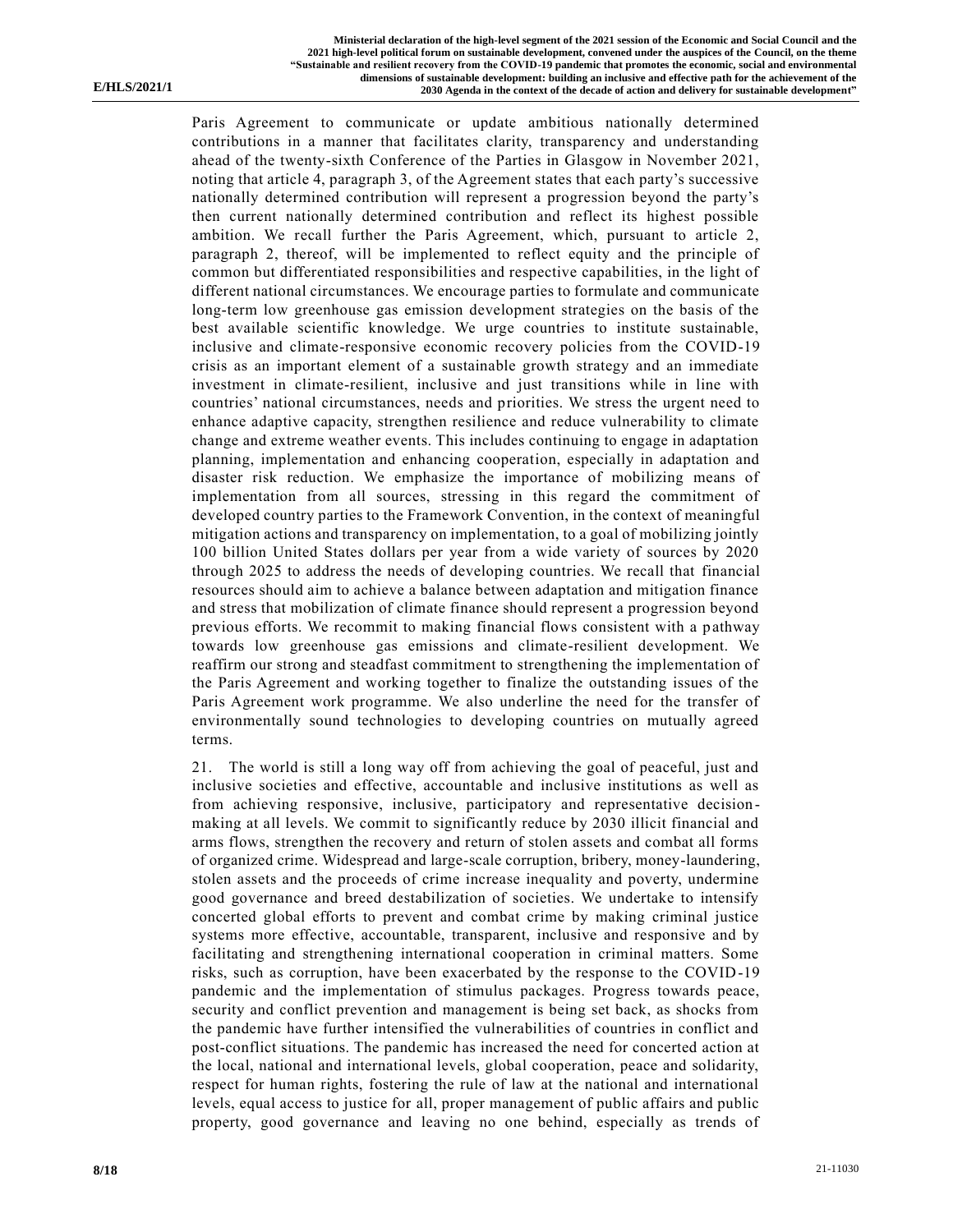institutional digitization continue, as well as promoting and enforcing non-discriminatory laws and policies for sustainable development. Achieving sustainable development and strengthening resilience require a long-term engagement together with building effective, accountable and transparent institutions at all levels, based on responsive, inclusive, participatory and representative decision-making for sustainable development and a commitment to peaceful, just and inclusive societies that are based on respect for human rights and equal access to justice, including through the promotion and enforcement of non-discriminatory laws and policies. Inclusive and equitable delivery and access to public services, including health care, education and social services, including through digital cooperation, is key to building greater public confidence and trust in government. We stress the importance of enhancing collaboration with the Peacebuilding Commission to identify opportunities for coordinated and coherent action in support of nationally led responses to development and peacebuilding needs in conflict-affected countries. We further reaffirm that adequate, predictable and sustained financing for peacebuilding and development is essential. We reaffirm the need to strengthen relevant national institutions and build capacities at all levels, in particular in developing countries, including through international cooperation. This also contributes to preventing violence and combating terrorism and crime. In this regard, we refer to the Kyoto Declaration on Advancing Crime Prevention, Criminal Justice and the Rule of Law: Towards the Achievement of the 2030 Agenda for Sustainable Development adopted at the Fourteenth United Nations Congress on Crime Prevention and Criminal Justice. <sup>9</sup>

22. We commit to promoting public engagement and innovative partnerships through a whole-of-government approach, regional and local mobilization and actions, and meaningful participation and involvement of communities, people, civil society, volunteers, academia and the private sector. Resource mobilization is crucial for health systems and social-economic recovery. We stress in this regard that further support is needed from developed countries, especially regarding the transfer of technology, capacity-building and financing to developing countries. We commit to strengthening cooperation to close the digital divide within and among countries. Fulfilling official development assistance (ODA) commitments is urgent as international public finance is critical for supporting the sustainable recovery from COVID-19, while taking into consideration that domestic and international efforts have to go hand in hand, and domestic revenue mobilization needs to be complemented with support from all sources. We stress the need for the Global Partnership for Sustainable Development, complemented by multi-stakeholder partnerships that mobilize and share knowledge, expertise, technology and financial resources, to support the achievement of the Sustainable Development Goals in all countries, in particular developing countries. We reaffirm the outcome of the forum on financing for development follow-up of the Council.<sup>10</sup> We welcome the operationalization of the Technology Bank for the Least Developed Countries, and invite Member States, as well as international organizations, foundations and the private sector, to provide voluntary financial contributions and technical assistance to ensure its full and effective implementation, and urge the United Nations system and other relevant international and regional organizations to support, in a coordinated manner, the activities of the Technology Bank, while respecting the relevant provisions of the intellectual property rights-related agreements.

23. We welcome the review of the 2020 targets at the 2021 high-level political forum, note with concern that the Goal targets with a 2020 deadline have not been fully achieved and commit to maintain the integrity of the 2030 Agenda and achieve these targets in an accelerated time frame, reflecting the urgency conveyed in the 2030

<sup>9</sup> [A/CONF.234/16,](https://undocs.org/en/A/CONF.234/16) chap. I, resolution 1.

<sup>10</sup> See [E/FFDF/2021/3.](https://undocs.org/en/E/FFDF/2021/3)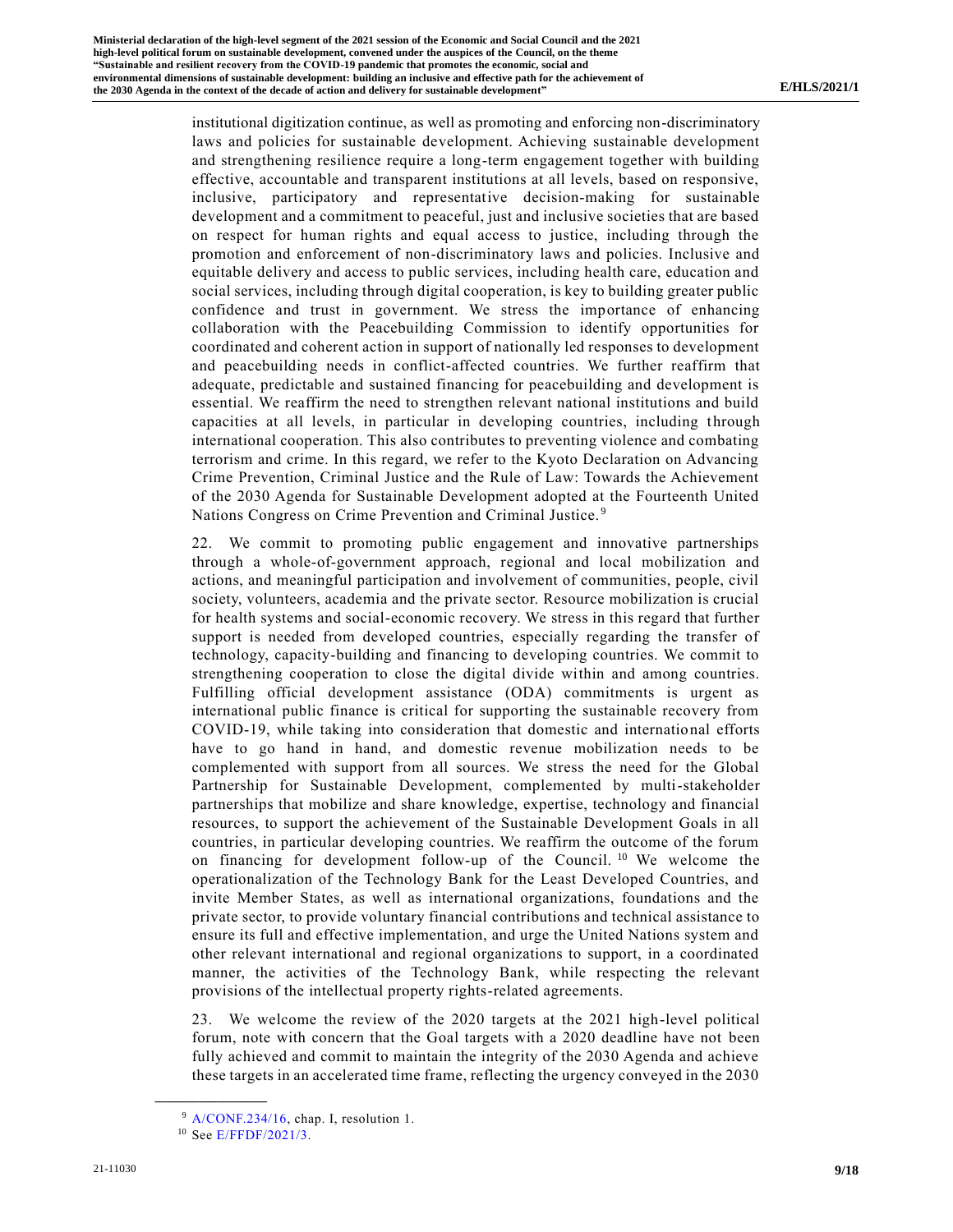Agenda, while keeping track of and taking fully into account the related ongoing intergovernmental processes to allow updated targets to reflect a suitable level of ambition for 2030.

24. We recognize that the poorest and most vulnerable people are the most affected by the COVID-19 crisis. We will place a focus on those people in our policies and actions. We will undertake every effort to leave no one behind and to reach the furthest behind first. Those whose needs are reflected in the 2030 Agenda include all women, children, youth, persons with disabilities, people living with HIV/AIDS, older persons, indigenous peoples, local communities, refugees and internally displaced persons and migrants. We also intend to see the Goals and targets met for all nations and peoples and for all segments of society. We are deeply concerned that many developing countries are unable to meet the essential social protection, health and humanitarian needs to recover from the pandemic and resulting recession.

25. We reaffirm our commitment to achieving gender equality, the empowerment of all women and girls and the full realization of the human rights of all women and girls. To achieve inclusive, sustainable and resilient societies, we call for the leadership and full, effective and equal participation of women in decision-making in the design, budgeting, implementation and monitoring of policies and programmes that affect their livelihoods, well-being and resilience, and we recognize that unequal gender roles as reflected in women's disproportionate share of unpaid care and domestic work hold women back in the economy and other areas. We reiterate the urgency to ensure women's equal access to, and control over, land and natural resources. We reaffirm our commitment to preventing and responding to gender-based violence, sexual exploitation and abuse, sexual harassment and harmful practices. Our efforts will reinforce the linkages between Sustainable Development Goal 5 and the other Goals. The systematic mainstreaming of a gender perspective into the implementation of the 2030 Agenda is crucial. National responses to the COVID 19 pandemic must be gender-responsive and integrate women's participation and leadership and ensure respect for human rights and fundamental freedoms for all women and girls without discrimination.

26. We recognize the special challenges and needs facing the most vulnerable countries, in particular African countries, least developed countries, landlocked developing countries and small island developing States, and countries in conflict and post-conflict situations in pursuing sustainable development. Taking into account the different levels of development and the disproportionate impact of the COVID-19 pandemic on countries in special situations and countries facing specific challenges, we will support them by taking urgent steps to help them address the impacts of COVID-19 for a sustainable, inclusive and resilient recovery, including through funding stimulus measures that take into account their special vulnerabilities. We note that those groups of countries have faced particular challenges in dealing with multiple crises as a result of the COVID-19 pandemic, including significant impacts on trade, tourism, financial flows, food security and social impacts. We take note of the comprehensive study on the impact of COVID-19 on the least developed country category released by the Committee for Development Policy in April 2021, and call upon the United Nations to continue looking closely at the impacts of the COVID-19 pandemic on graduation from the least developed country category. We look forward to the report of the Secretary-General on the implementation of General Assembly resolution [75/215,](https://undocs.org/en/A/RES/75/215) to be released at its seventy-sixth session, including on the potential development and coordination of work within the United Nations system on a multidimensional vulnerability index for small island developing States, including on its potential finalization and use.

27. We recognize that middle-income countries face specific challenges to achieving sustainable development. In order to ensure that achievements made to date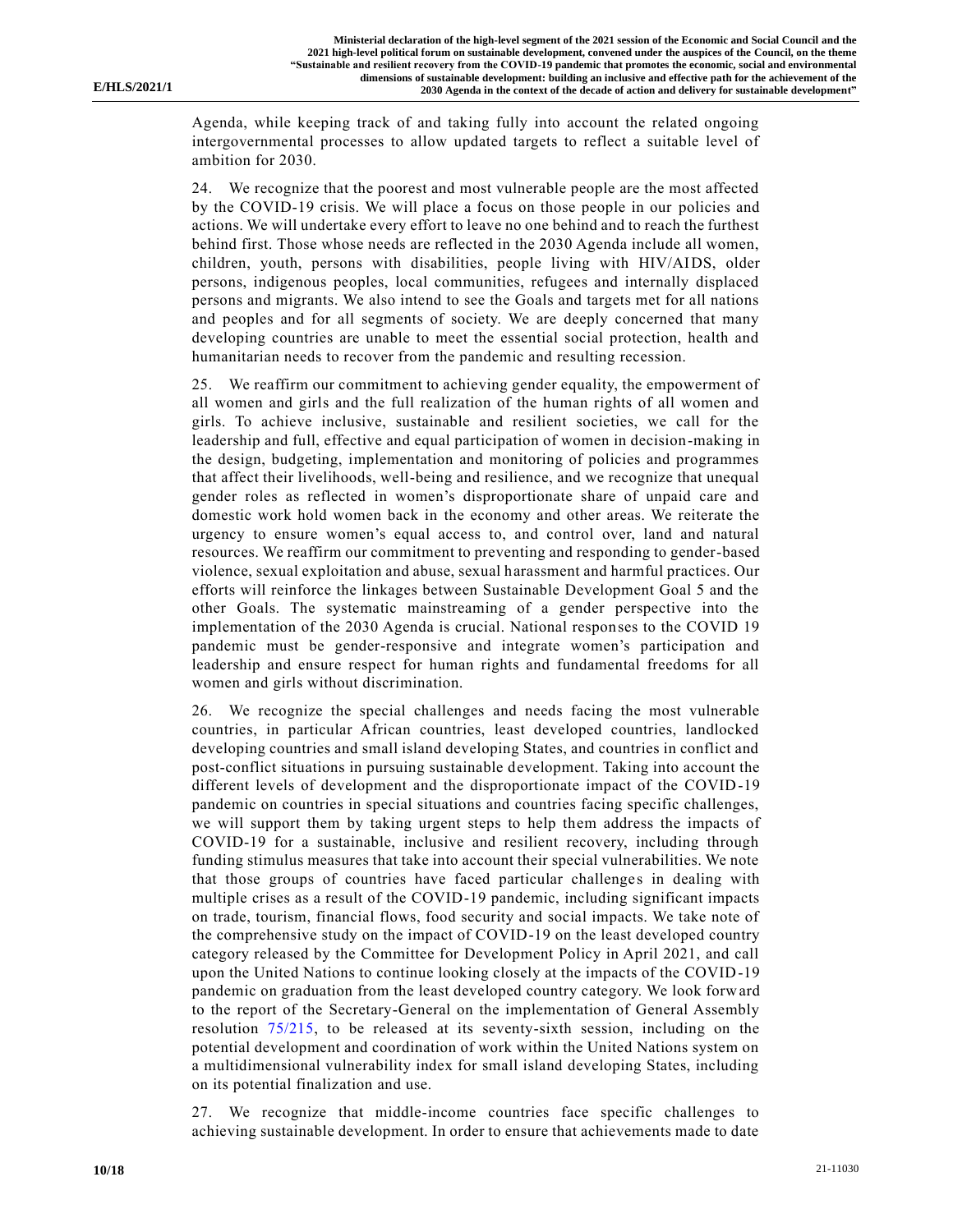are sustained, efforts to address ongoing challenges should be strengthened throu gh the exchange of experiences, access to cooperation and financing, improved coordination, and better and focused support of the United Nations development system, the international financial institutions, regional organizations and other relevant stakeholders. We are concerned that 8 out of 10 new poor are in middleincome countries and stress the need to take measures to eradicate poverty in these countries with continued international support.

28. We recognize the dramatic consequences of COVID-19 on all aspects of the world drug problem, and stress that addressing and countering the world drug problem requires coordinated multidisciplinary efforts, and that such efforts should become a top priority in the post-COVID-19 period. In this regard, we refer to the statement by the Commission on Narcotic Drugs on the impact of the coronavirus disease (COVID-19) pandemic on the implementation of Member States' joint commitments to address and counter all aspects of the world drug problem.<sup>11</sup>

29. We recognize that sustainable development cannot be realized without peace and security and that peace and security will be at risk without sustainable development. The 2030 Agenda recognizes the need to build peaceful, just and inclusive societies that provide equal access to justice and that are based on respect for human rights, including the right to development, on effective rule of law and good governance at all levels and on transparent, effective and accountable institutions. Factors that give rise to violence, insecurity and injustice, such as inequality, corruption, poor governance and illicit financial and arms flows, are addressed in the 2030 Agenda. We must redouble our efforts to resolve or prevent conflict and to support post-conflict countries, including by ensuring that women have a role in peacebuilding and State-building. We call for further effective measures and actions to be taken, in conformity with international law, to remove the obstacles to the full realization of the right to self-determination of peoples living under colonial and foreign occupation, which continue to adversely affect their economic and social development as well as their environment.

30. We reaffirm, in accordance with the Charter of the United Nations, the need to respect the territorial integrity and political independence of States.

31. We reaffirm the importance of facilitating orderly, safe, regular and responsible migration and mobility of people, including through the implementation of planned and well-managed migration policies. We recommit to cooperating internationally to ensure safe, orderly and regular migration involving full respect for human rights and the humane treatment of migrants regardless of migration status, and to supporting countries of origin, transit and destination in the spirit of international cooperation, taking into account national circumstances. In this regard, we recognize the positive contributions of migrants to inclusive growth and sustainable development in their countries of origin, transit and destination, and in the response to and recovery from the COVID-19 pandemic. We take note of national policy measures and good practices to facilitate safe, orderly and regular migration, and we note the decision to convene the first official meeting of the International Migration Review Forum under the auspices of the General Assembly in 2022.

32. We invite the international community and all relevant stakeholders, without prejudice to ongoing support, to cooperate and mobilize resources and expertise, including through financial and in-kind assistance, as well as direct aid to host countries, refugee populations and countries of origin of refugees, with a view to enhancing the capacity of and reducing the heavy burden borne by countries and

<sup>&</sup>lt;sup>11</sup> *Official Records of the Economic and Social Council, 2021, Supplement No. 8* [\(E/2021/28\)](https://undocs.org/en/E/2021/28), chap. I, sect. B, resolution 64/1.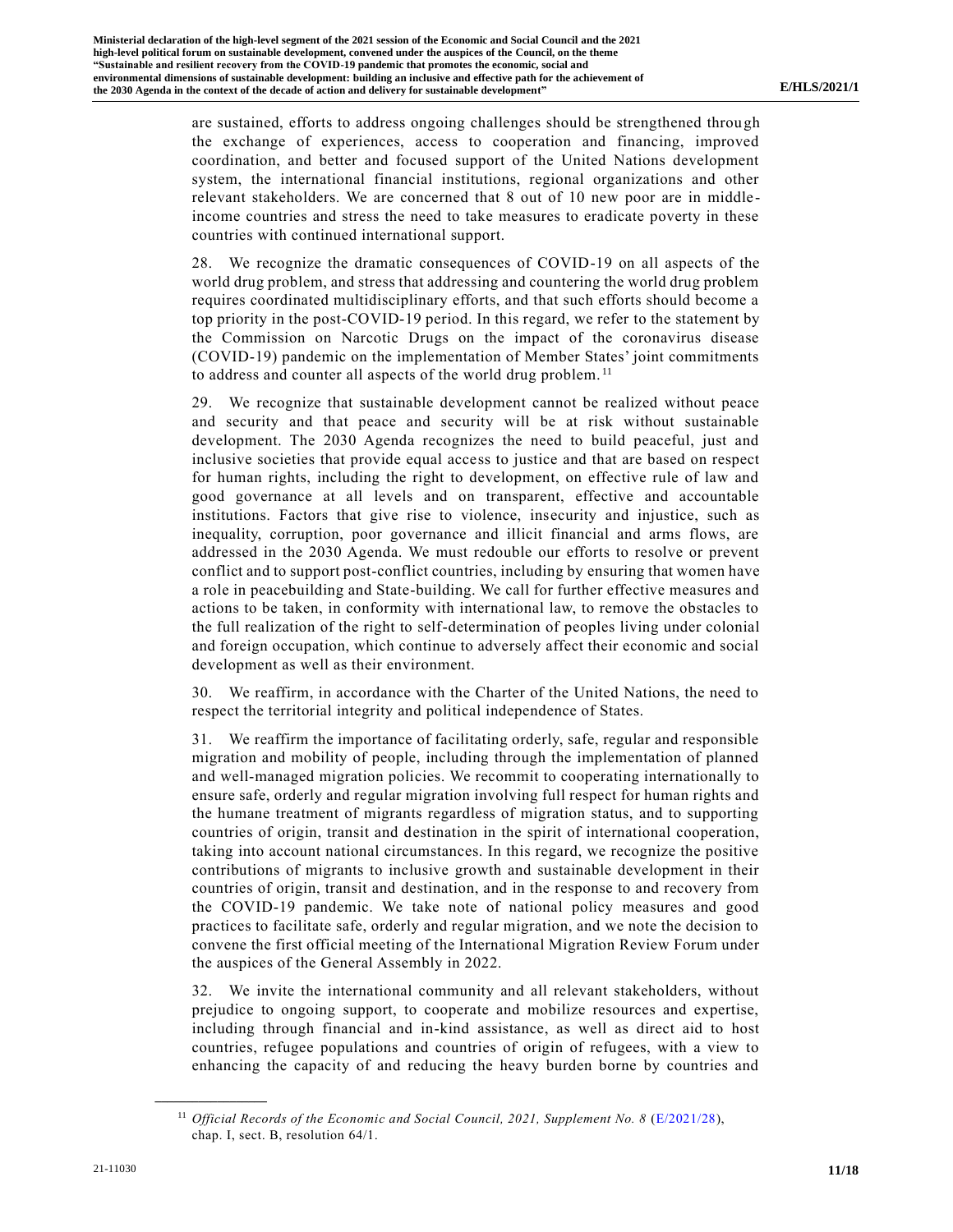communities hosting refugees and displaced persons in accordance with the purposes and principles of the Charter of the United Nations, while fully respecting the humanitarian principles of humanity, independence, neutrality and impartiality for humanitarian action.

33. Recognizing that the 2030 Agenda is grounded in the Universal Declaration of Human Rights<sup>12</sup> and international human rights treaties, we emphasize that universal protection, respect and fulfilment of human rights and human dignity, peace, justice, equality and non-discrimination are central to our commitment to leaving no one behind. Our commitment also includes respect for race, ethnicity and cultural diversity, and equal opportunity and to a just, equitable, tolerant, open, creative and socially inclusive world in which the needs of those in vulnerable situations are met. We will strive to promote and ensure the full realization of all human rights and fundamental freedoms for older persons.

34. We recognize that building sustainable, inclusive, equitable and resilient societies must begin with investing in all children and youth, safeguarding their rights and ensuring that from early childhood they grow up in a safe and healthy environment free from poverty and hunger, and free from all forms of violence, neglect, bullying, abuse and exploitation, both in person and in digital contexts, and through the elimination of all harmful practices, including child, early and forced marriage and female genital mutilation, paying specific attention to children affect ed by armed conflict. As critical agents of change and torchbearers of the 2030 Agenda for current and future generations, we emphasize the importance of engaging and supporting the participation of children, adolescents and young people, particularly those in vulnerable situations, in the implementation, follow-up and review of the 2030 Agenda and of enabling their empowerment through information, knowledge and awareness of sustainable development. We commit to including youth in the development and assessment of strategies and programmes designed to address their specific needs and to ensure that education, skills development and decent employment of young people are prioritized. We also note with concern that school closures have caused a regression in educational gains, and commit to scale up efforts for remedial and catch-up strategies to mitigate learning losses and ensure quality education and learning programmes beyond the schools for out-of-school youth and illiterate adults.

35. We are concerned that the COVID-19 pandemic has disrupted the normal functioning of open markets, global supply chain connectivity and the flow of essential goods, and that these disruptions hinder the fight against poverty, hunger and inequality, ultimately undermining efforts to achieve the 2030 Agenda for Sustainable Development. This has significantly affected developing countries. We will ensure that any emergency trade measures designed to tackle COVID-19 are targeted, proportionate, transparent and temporary, protecting the most vulnerable, and do not create permanent barriers to trade or disruption to global supply chains, and are consistent with the World Trade Organization rules. We reaffirm the critical importance of connected global supply chains in enabling the unimpeded flow of vital medical and food supplies and other essential goods and services across borders, by air, by land and by sea. We encourage cooperation to facilitate cross-border travel of persons for essential purposes without undermining efforts to prevent the spread of the virus. We recognize the growth in illicit trade fuelled by the pandemic and countries' work to combat it. We recognize the need to scale up trade finance and trade-facilitation measures for the developing countries as well as support for capacity-building (Aid for Trade). We will continue to promote a universal, rules-

<sup>&</sup>lt;sup>12</sup> General Assembly resolution [217 A \(III\).](https://undocs.org/en/A/RES/217(III))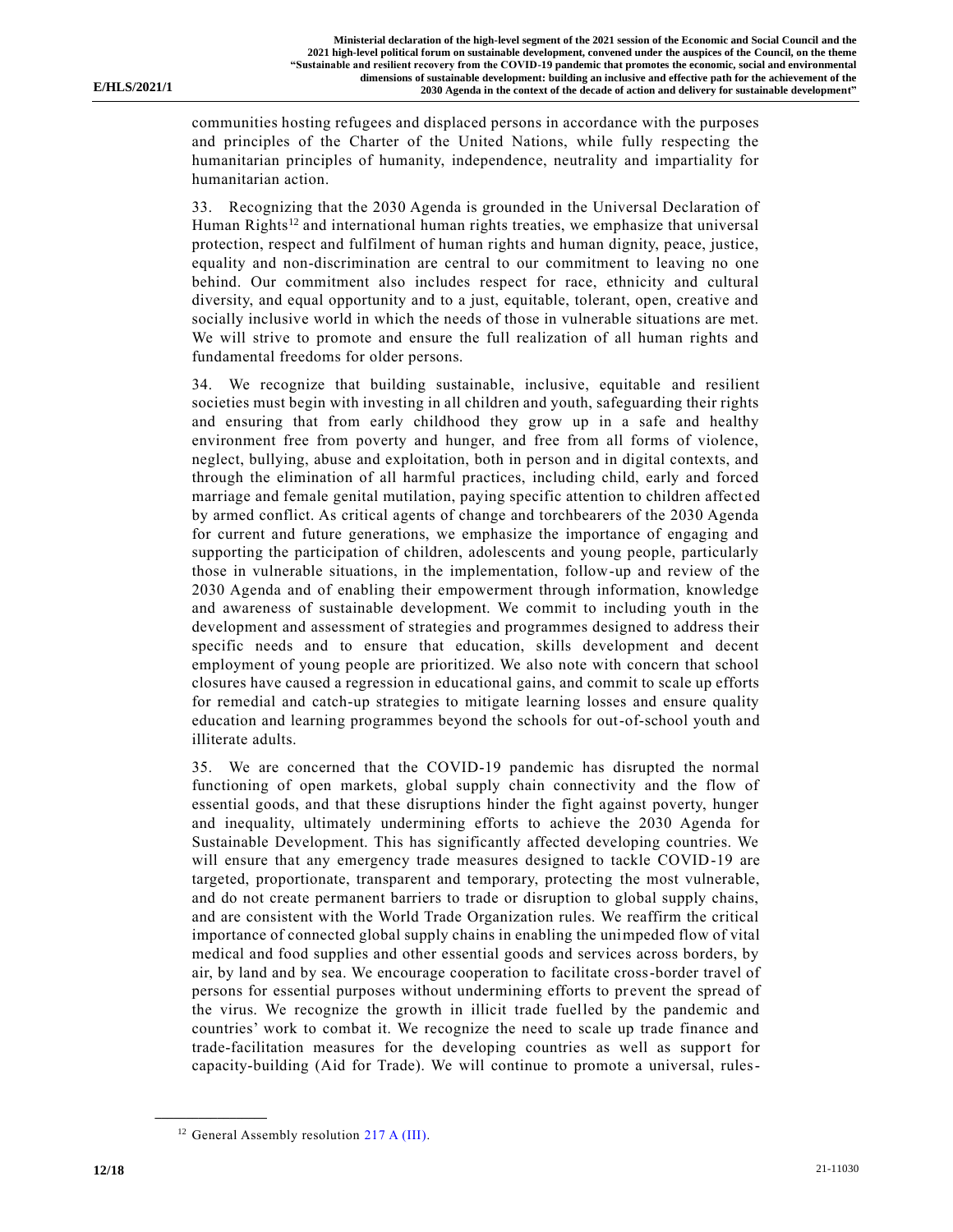based, open, non-discriminatory and equitable multilateral trading system under the World Trade Organization.

36. We note with concern that none of the biodiversity-related targets with a 2020 timeline have been met. We urge parties to the Convention on Biological Diversity<sup>13</sup> to accelerate action in pursuing the three objectives of the Convention. We call for increased ambition and urgency of action to protect wildlife and other living species and reversing the trends in environmental degradation through the restoration of ecosystems, halting biodiversity loss and deforestation, promoting sustainable forest management and combating desertification, drought and land degradation, combating sand and dust storms, sound management of chemicals and waste, and enhancing global support for efforts to combat poaching and trafficking in protected species, including by ending the illegal trade in and unsustainable consumption of wild life. We reiterate the crucial importance of conserving and sustainably using oceans, seas and marine resources, including addressing the discharge of plastic litter and other waste in oceans and significantly reducing marine pollution of all kinds and ensuring sustainable consumption and production patterns. We recognize the importance of investing in nature-based solutions or ecosystem-based approaches and mobilizing and significantly increasing financial resources from all sources to conserve and sustainably use biodiversity and ecosystems. These actions need to be an integral part of COVID-19 recovery strategies. We recognize that human, animal, plant and ecosystem health are interdependent, and emphasize in that regard the need for an integrated approach that fosters cooperation between environmental conservation and the human, animal and plant health sectors in line with the 2030 Agenda and the Sustainable Development Goals, recognizing the need to build on and strengthen the existing cooperation among the World Health Organization, the Food and Agriculture Organization of the United Nations, the World Organization for Animal Health and the United Nations Environment Programme, recalling United Nations Environmental Assembly resolution 3/4<sup>14</sup> and World Health Assembly resolution 74.7.<sup>15</sup> We emphasize that biodiversity and health linkages should be addressed holistically to prevent and mitigate pandemics in the future. We will promote a coherent approach for addressing biodiversity loss, climate change and ecosystem degradation on land and at sea and at all levels. In this regard, we recall the initiative adopted at the fourteenth meeting of the Conference of the Parties to the Convention on Biological Diversity. We reiterate the need for action, and this can only be achieved by addressing, in a balanced manner, the three objectives of the Convention on Biological Diversity. We urge the parties to the Convention to commit to achieving the Aichi Biodiversity Targets, <sup>16</sup> including by implementing the decisions of the Conference of the Parties and the Cartagena<sup>17</sup> and Nagoya<sup>18</sup> Protocols, as appropriate, and by providing and mobilizing international and national resources, thereby contributing to the implementation of the 2030 Agenda. In this regard, we note that incentives, including subsidies, harmful to biodiversity are to be eliminated, phased out or reformed in order to minimize or avoid negative impacts, and positive incentives for the conservation and sustainable use of biodiversity are to be developed and applied, consistent and in harmony with the Convention and other relevant international obligations, taking into account national socioeconomic conditions. We look forward to the adoption of a post-2020 global biodiversity framework that places

<sup>13</sup> United Nations, *Treaty Series*, vol. 1760, No. 30619.

<sup>14</sup> [UNEP/EA.3/Res.4.](https://undocs.org/en/UNEP/EA.3/Res.4)

<sup>15</sup> World Health Organization, document WHA74.7.

<sup>&</sup>lt;sup>16</sup> See United Nations Environment Programme, document UNEP/CBD/COP/10/27, annex, decision X/2.

<sup>17</sup> United Nations, *Treaty Series*, vol. 2226, No. 30619.

<sup>&</sup>lt;sup>18</sup> See United Nations Environment Programme, document UNEP/CBD/COP/10/27, annex, decision X/1.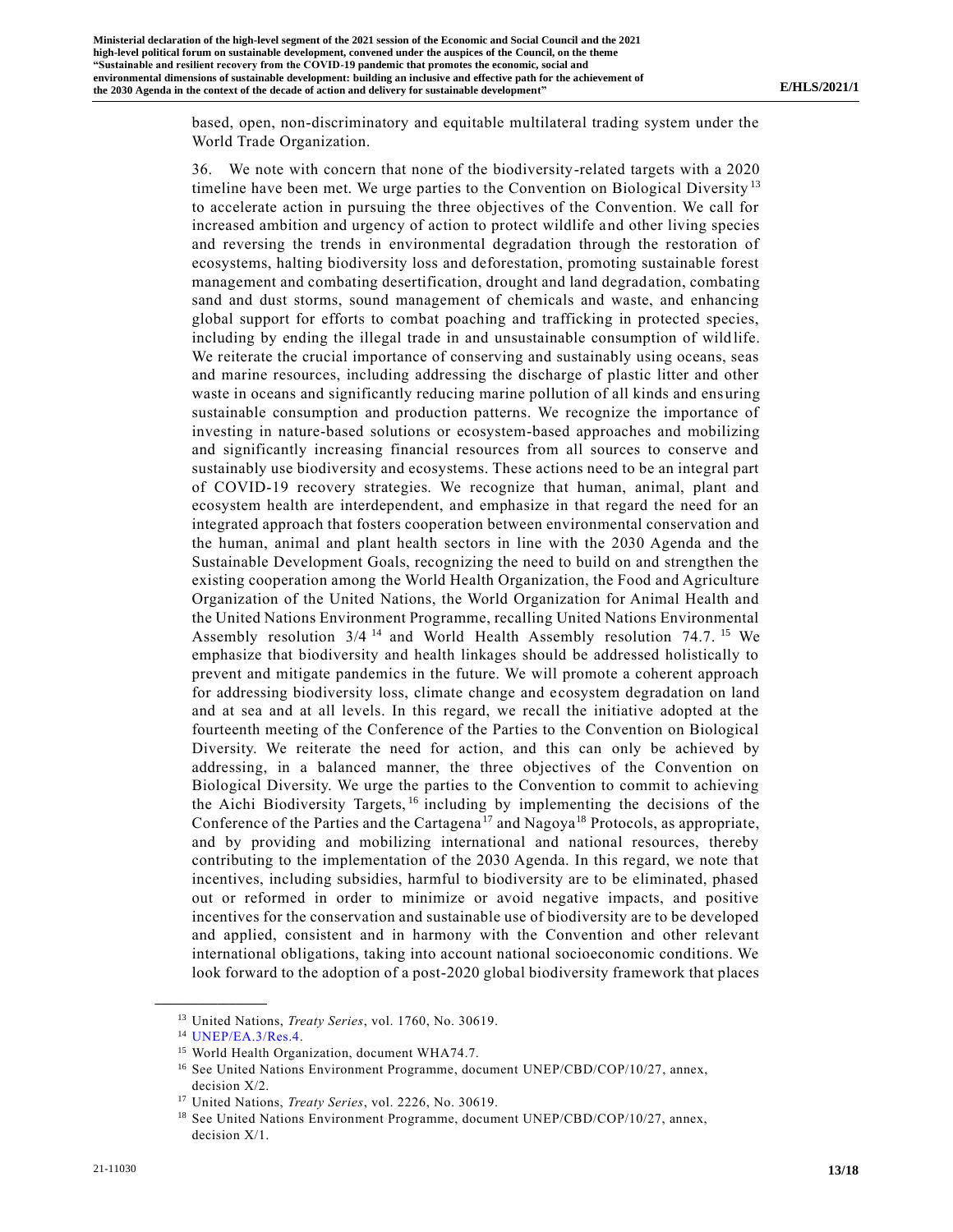the global community on a path towards realizing the 2050 Vision for Biodiversity of living in harmony with nature, at the fifteenth meeting of the Conference of the Parties to the Convention on Biological Diversity, to be held in Kunming, China.

37. We reaffirm our commitment to the actions in the political declaration adopted at the 2019 Sustainable Development Goals Summit <sup>19</sup> and the preceding ministerial declarations of the high-level political forum and recognize the urgent need to accelerate action on all levels and by all stakeholders, including through COVID-19 response and recovery efforts, to fulfil the vision and Goals of the 2030 Agenda. We also encourage all countries to use the key findings of the voluntary national reviews in supporting the implementation of and accelerated actions for the decade of action and delivery. We emphasize the need for concerted action to implement and enhance synergies between the outcomes of all relevant major United Nations conferences and summits in the economic, social and environmental fields.

38. We will enhance our work to develop effective, accountable and transparent institutions at all levels and ensure more responsive, inclusive, participatory and representative decision-making processes. We will strive to equip domestic institutions to better address interlinkages, synergies and trade-offs between the Goals and targets through a whole-of-government approach that can bring about transformative change in governance and public policy and ensure policy coherence for sustainable development. We encourage the empowerment of women and their full, equal and meaningful participation in the design, implementation, monitoring, evaluation and reporting of national sustainable development strategies. We commit to involving and empowering local authorities to ensure local ownership of the Sustainable Development Goals, in particular by citizens, community and local organizations, and to shape and translate national development priorities into local realities and, in this regard, note voluntary local reviews as a useful tool to show progress and foster exchange in local implementation of the 2030 Agenda and the Sustainable Development Goals.

39. We are determined to accelerate action to achieve the targets of the Sendai Framework for Disaster Risk Reduction 2015–2030.<sup>20</sup> We encourage comprehensive strategies to enhance financial resources from all sources for disaster risk reduction, including by embedding disaster risk reduction within public and private investments in all sectors, anticipatory action and forecast-based financing. We will prioritize recovery actions which prevent the creation of new risks and reduce existing risks, and build resilience to future shocks, crises and pandemics. We will invest in reducing hazard exposure and vulnerability to disasters, strengthening multi-hazard disaster risk governance at all levels and in all sectors, information and communication networks, resilient infrastructure, early warning systems and evidence-based policymaking. We recognize that the Sendai Framework, including its core provision to "build back better", provides guidance relevant to a sustainable recovery from COVID-19 and also to identify and address underlying drivers of disaster risk in a systemic manner. We also recognize the health aspects of the Sendai Framework and stress the need for resilient health systems.

40. We will continue to strengthen the science-policy interface through evidencebased policymaking, support for research and development, particularly harnessing science, technology and innovation, promoting voluntary technology transfer on mutually agreed terms, leveraging technologies to promote inclusive digital economy and connectivity and build resilience across sectors. We commit to enhance and promote digital capacity-building, infrastructure, connectivity and technical assistance initiatives as well as innovation and technologies towards advancing the

<sup>&</sup>lt;sup>19</sup> General Assembly resolution  $74/4$ , annex.

 $20$  General Assembly resolution  $69/283$ , annex II.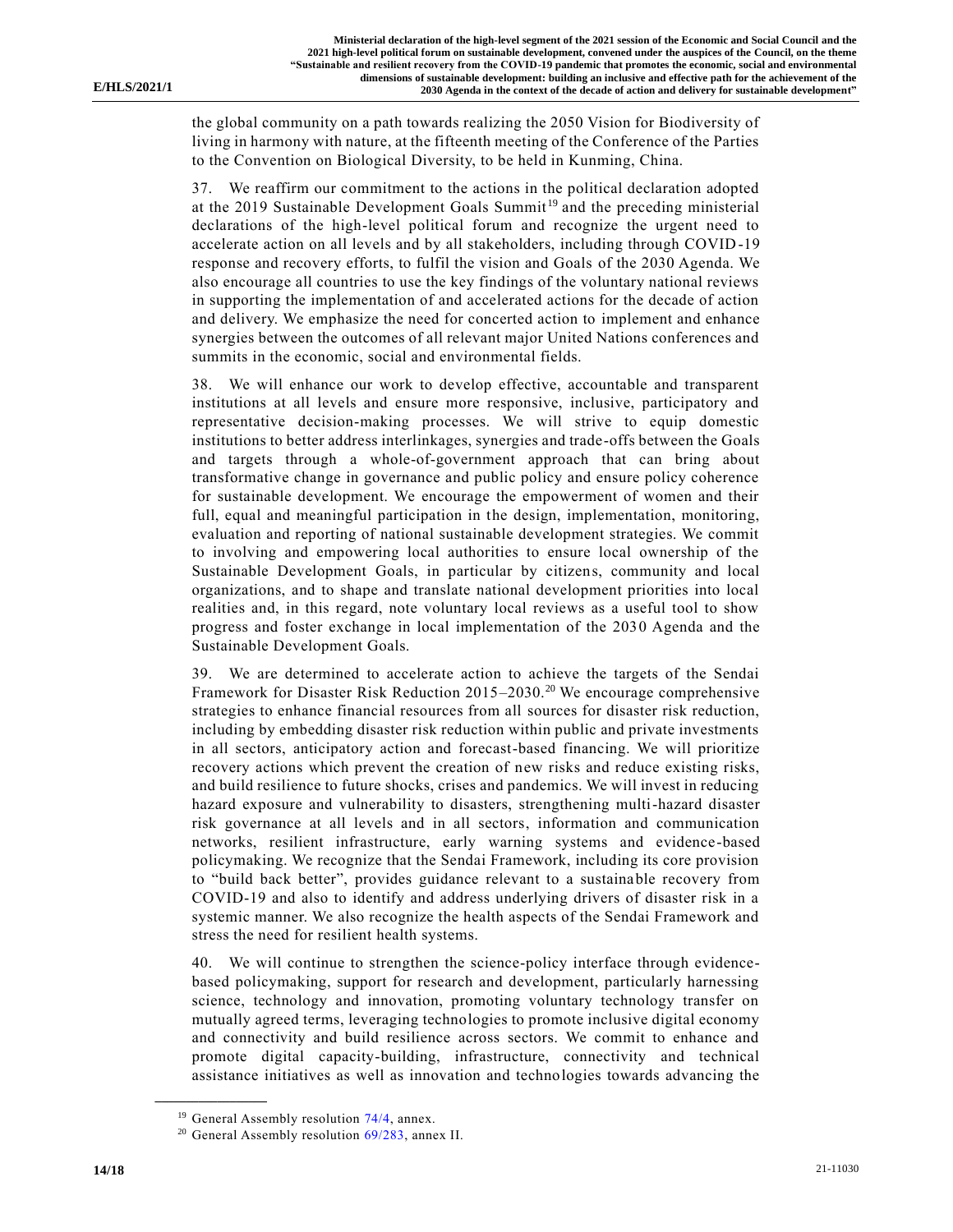Goals and targets, with a special focus on developing countries. We encourage international cooperation, supporting statistical capacity-building and data access in developing countries, in particular the most vulnerable countries, which face the greatest challenges in producing, collecting, analysing and using high-quality, timely, reliable and disaggregated data and statistics. We recognize that emerging technologies and their applications such as artificial intelligence, big data and blockchain will undoubtedly transform production and business, and stress the need to take actions to bridge the digital gap to ensure that this transformation will reduce inequalities among countries. We commend the individual scientists, technologists and innovators across the world whose work is creating pathways out of the pandemic but also note the manifest inequalities in countries' capacities and experiences. We acknowledge the findings of the Technology Facilitation Mechanism and the multi-stakeholder forum on science, technology and innovation for the Sustainable Development Goals on learning from the experience of the pandemic to better deploy science, technology and innovation for the Sustainable Development Goals, including through improved international cooperation, for consideration at the next high-level political forum. We take note of the Secretary General's road map for digital cooperation. We also stress the importance of strengthening meaningful digital accessibility and affordability of digital skills and media and information literacy and to provide training to support data processing, transmission and storage, and underline that the same human rights that people have offline must be protected online. We must also build public trust in science and official statistics. We further welcome the holding of the sixth multi-stakeholder forum on science, technology and innovation for the Sustainable Development Goals and take note of the recommendations provided.<sup>21</sup>

41. We note the availability of numerous proprietary and non-proprietary technologies that can contribute to the Sustainable Development Goals, through various open access sources. We note 2030 Connect launched by the United Nations in 2020 under paragraph 123 of the Addis Ababa Action Agenda<sup>22</sup> and paragraph 70 of the 2030 Agenda on the development and operationalization of an online platform under the Technology Facilitation Mechanism to establish a comprehensive mapping of, and serve as a gateway for, information on existing science, technology and innovation initiatives, mechanisms and programmes, within and beyond the United Nations.

42. We commit to pursuing multilateral solutions guided by global solidarity in responding to the pandemic and realizing the Sustainable Development Goals, including by enhancing global equitable access to vaccines, therapeutics and diagnostics by all countries and peoples. We fully support the Access to COVID-19 Tools Accelerator (ACT-A) and its COVAX Facility, including the role of the COVAX Advance Market Commitment (AMC) Engagement Group as well as all other relevant initiatives to accelerate the development and production of, and equitable access to, COVID-19 diagnostics, therapeutics and vaccines. We will remain guided by the Addis Ababa Action Agenda and the agreed conclusions of the forum on financing for development follow-up of the Council in order to mobilize resources to support the response to COVID-19 and close the financing gap for the Sustainable Development Goals and the Access to COVID-19 Tools Accelerator. Integrated national financing frameworks can play a positive role in support of nationally owned sustainable development strategies. We call upon Governments, international financial institutions, the private sector and other stakeholders to increase their efforts in mobilizing resources to support the response to COVID-19 and invest in the Sustainable Development Goals and the Access to COVID-19 Tools Accelerator. We

<sup>21</sup> See [E/HLPF/2021/6.](https://undocs.org/en/E/HLPF/2021/6)

<sup>&</sup>lt;sup>22</sup> General Assembly resolution  $69/313$ , annex.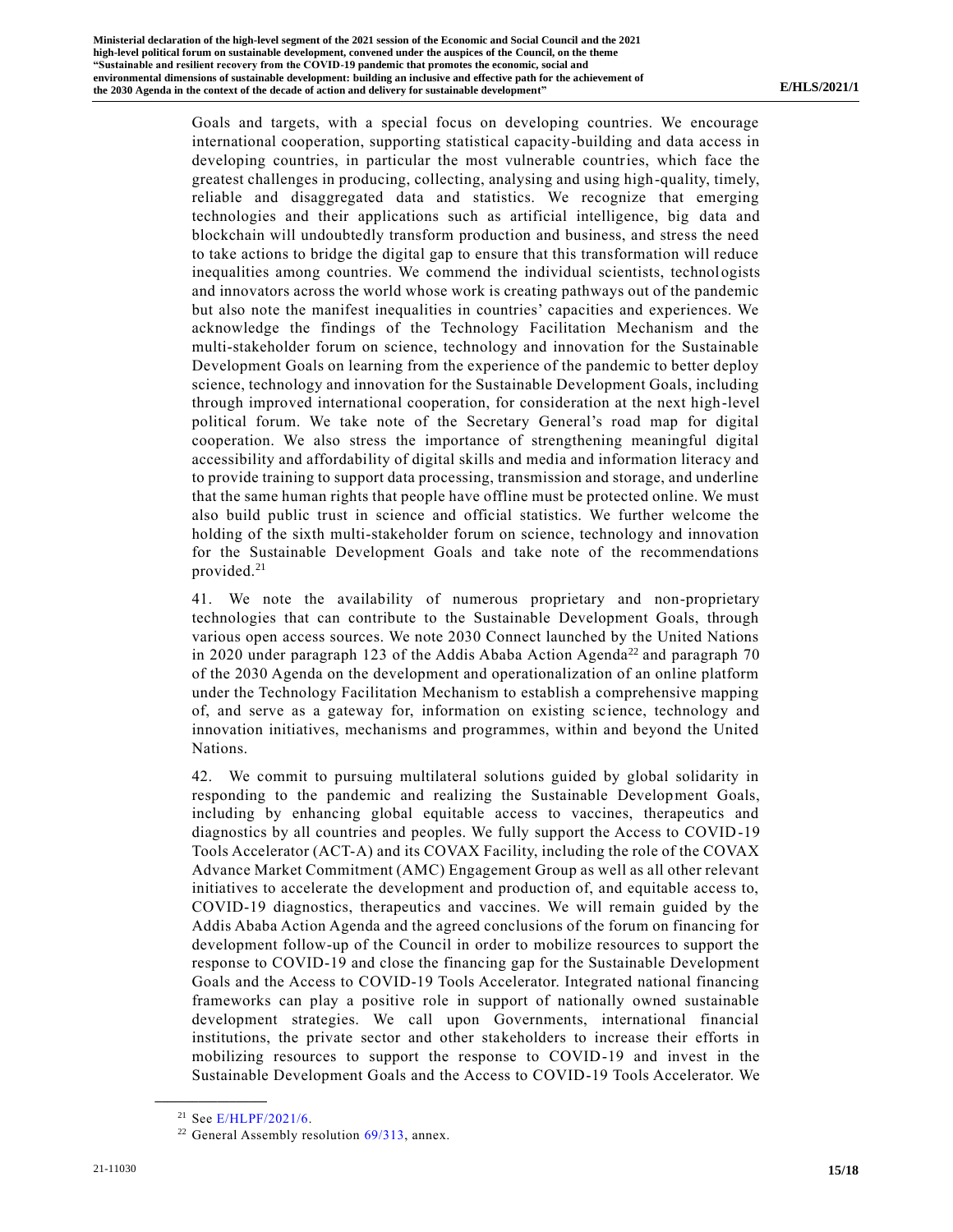stress that official development assistance is key and indispensable for achieving the Sustainable Development Goals.

43. We urge developed countries to fulfil their ODA commitments to developing countries, in keeping with their previous undertakings, and to scale up those efforts to play a meaningful role in eradicating poverty in all its forms and dimensions, including to meet the commitment by many developed countries to achieve the target of 0.7 per cent of gross national income for official development assistance (ODA/GNI) and 0.15 to 0.20 per cent of ODA/GNI to the least developed countries. All development partners should align their support with the priorities of recipient countries, as identified in the national sustainable development strategies of developing countries.

44. We will continue to hold open, inclusive and transparent discussions on the modernization of ODA measurement and on the proposed measure of "total official support for sustainable development" and we affirm that any such measure will not dilute commitments already made. We welcome continued efforts to improve the quality, effectiveness and impact of development cooperation and other international efforts in public finance.

45. We recognize the importance of transparent fiscal systems in combating inequality and recommit to strengthening the capacities of revenue administrations through modernized, progressive tax systems, in line with the Addis Ababa Action Agenda. We acknowledge that any consideration of tax measures in response to the digital economy should include a careful analysis of its implications for developing countries, taking into account their inputs, with a special focus on their unique needs and capacities. We call upon the United Nations, and all other relevant international organizations, to support countries, particularly developing countries, in building policy and administrative capacity for the effective and efficient taxation of the digital economy. We note the work, including capacity development by the United Nations, on tax policy and administration, and on infrastructure asset management for sustainable development.

46. We express our deep concern that least developed countries and other developing countries need scaled-up means of implementation to support implementation of the Sustainable Development Goals and COVID-19 recovery. We call upon the international community to provide least developed countries, landlocked developing countries and small island developing States with support, including for funding stimulus measures that take into account their special vulnerabilities, to be used as stimulus to fully implement the Istanbul Programme of Action for the Least Developed Countries for the Decade  $2011-2020$ ,<sup>23</sup> the Vienna Programme of Action for Landlocked Developing Countries for the Decade 2014 –  $2024<sup>24</sup>$  and the SIDS Accelerated Modalities of Action (SAMOA Pathway)<sup>25</sup> and address the impacts of COVID-19 and for a sustainable, inclusive and resilient recovery. We look forward to successfully holding the Fifth United Nations Conference on the Least Developed Countries in Doha, Qatar, from 23 to 27 January 2022 at the highest possible level, including Heads of State and Government.

47. We welcome the Group of 20 Debt Service Suspension Initiative and its extension, and the progress achieved by the Debt Service Suspension Initiative in facilitating higher pandemic-related spending. All official bilateral creditors should implement this initiative fully and in a transparent manner. We stress that greater involvement and participation of private creditors in the Debt Service Suspension

<sup>23</sup> *Report of the Fourth United Nations Conference on the Least Developed Countries, Istanbul, Turkey, 9–13 May 2011* [\(A/CONF.219/7\)](https://undocs.org/en/A/CONF.219/7), chap. II.

<sup>&</sup>lt;sup>24</sup> General Assembly resolution [69/137,](https://undocs.org/en/A/RES/69/137) annex II.

<sup>&</sup>lt;sup>25</sup> General Assembly resolution  $69/15$ , annex.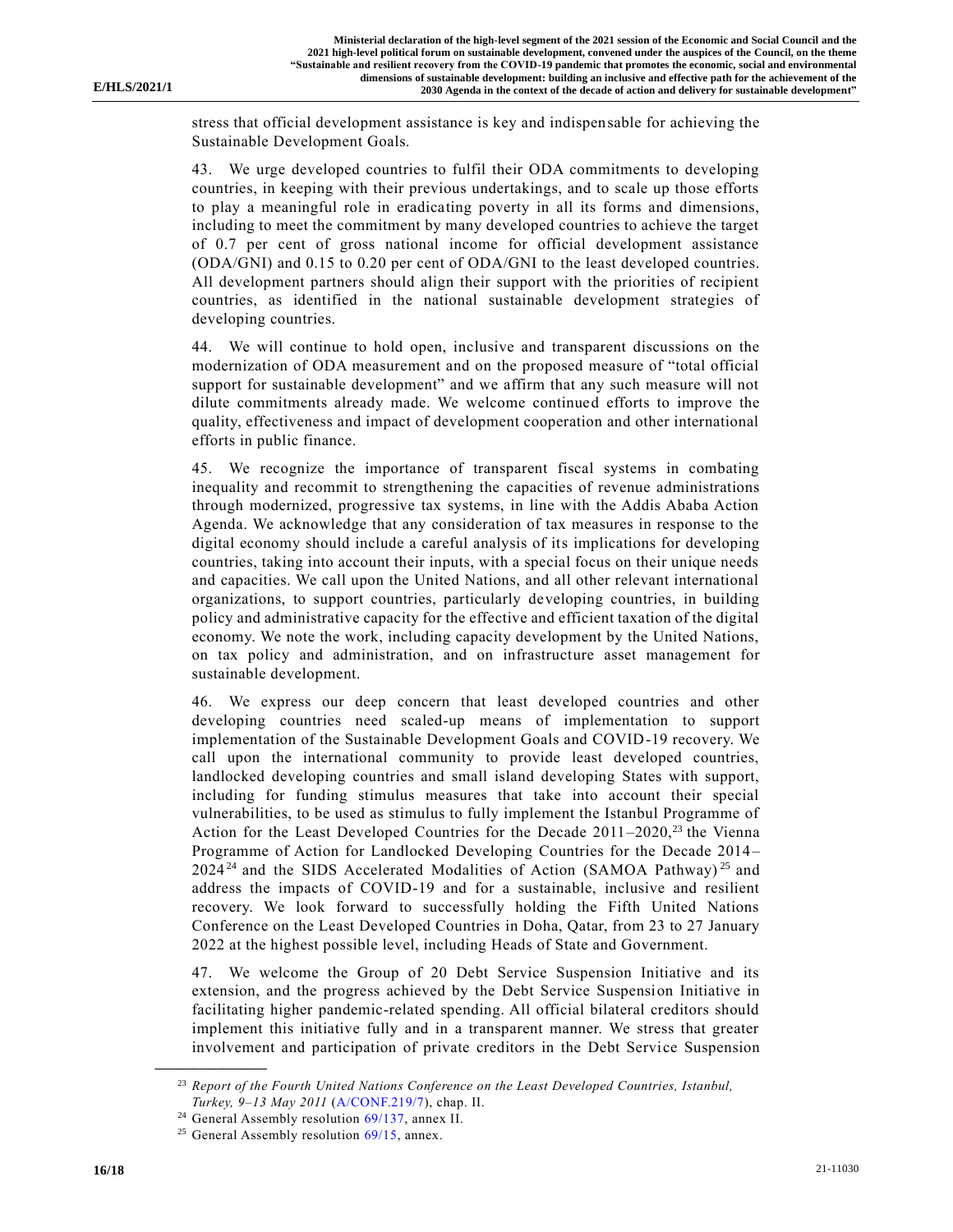Initiative is strongly encouraged. We also welcome the Group of 20 Common Framework for Debt Treatments beyond the Debt Service Suspension Initiative, which is also endorsed by the Paris Club and aims to facilitate timely and orderly debt treatment for Debt Service Suspension Initiative-eligible countries, with broad participation of creditors, including the private sector. We welcome the ongoing efforts to implement the Common Framework for Debt Treatments beyond the Debt Service Suspension Initiative to address debt vulnerabilities on a case-by-case basis. Debt treatment could enable countries to refocus on achieving the Sustainable Development Goals and the goals of the Paris Agreement. We welcome the call by the Group of 20 on the International Monetary Fund to make a comprehensive proposal for a new special drawing rights general allocation of 650 billion United States dollars to meet the long-term global need to supplement reserve assets. We further welcome the call on the International Monetary Fund to explore options for members to channel special drawing rights on a voluntary basis to the benefit of vulnerable countries.

48. We recognize that infrastructure impacts the attainment of the Goals. Investment in quality, reliable, sustainable and resilient infrastructure is critical for the COVID-19 recovery and the achievement of sustainable development in its economic, social and environmental dimensions. Many developing countries need support in project identification and development and mobilization of private and public investment. Private sector investment can and must be scaled up significantly, especially in areas such as energy, communications, transport and technology. We recognize the important role of the United Nations development system, the World Bank and other multilateral institutions in addressing the capacity and funding gaps in quality, reliable, sustainable and resilient infrastructure investment, working through existing initiatives, especially in developing countries. We acknowledge the availability of capital in the market seeking investment opportunities in sustainable infrastructure, but note that most developing countries are unable to access this capital. At the same time, investors have been unable to adequately access viable investment projects in most developing countries. We reaffirm our strong political commitment to create an enabling environment at all levels, in order to achieve relevant Sustainable Development Goals, including Goal 9 to facilitate sustainable and resilient infrastructure development in developing countries through enhanced financial, technological and technical support to them, including African countries, least developed countries, landlocked developing countries and small island developing States. We commit to significantly increase access to information and communications technology and strive to provide universal and affordable access to the Internet in least developed countries.

49. We welcome and reiterate the important contributions of South-South and triangular cooperation to the implementation of the 2030 Agenda for Sustainable Development, the achievement of the overarching goal of eradication of poverty in all its forms and dimensions, as well as to the response to the COVID-19 pandemic; we reaffirm that South-South cooperation is not a substitute for, but rather a complement to, North-South cooperation and is an important element of international cooperation for development. We acknowledge the need to enhance development effectiveness of South-South and triangular cooperation. We welcome the outcome of the second High-level United Nations Conference on South-South Cooperation.<sup>26</sup> We also commit to strengthening triangular cooperation as a means of bringing relevant experience and expertise to bear in development cooperation.

50. We recognize the importance of meetings already held in 2021 and at the end of 2020, including the high-level meeting on water, the special session of the General

<sup>&</sup>lt;sup>26</sup> General Assembly resolution [73/291,](https://undocs.org/en/A/RES/73/291) annex.